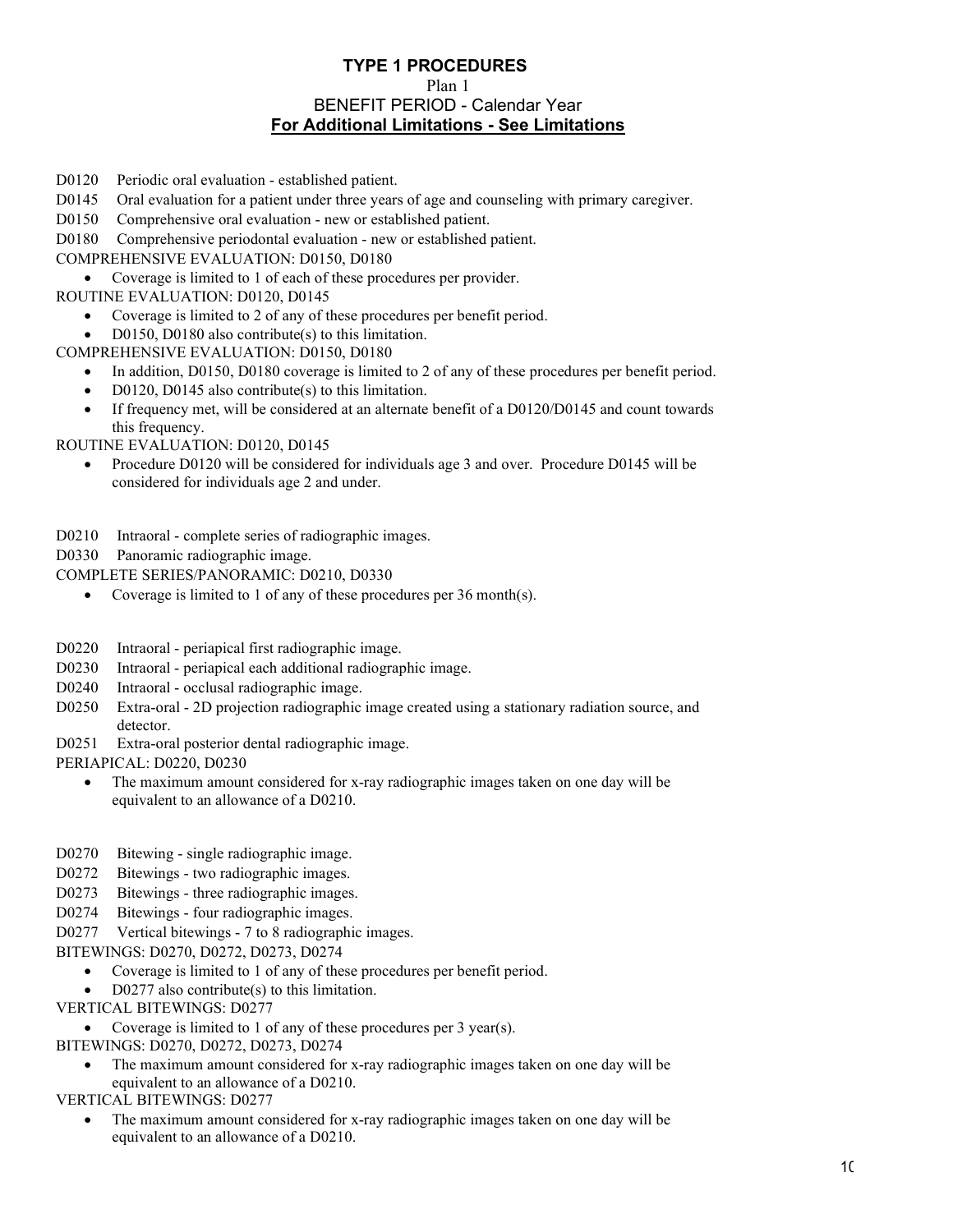- D1110 Prophylaxis adult.
- D1120 Prophylaxis child.
- D1206 Topical application of fluoride varnish.
- D1208 Topical application of fluoride-excluding varnish.
- D9932 Cleaning and inspection of removable complete denture, maxillary.
- D9933 Cleaning and inspection of removable complete denture, mandibular.
- D9934 Cleaning and inspection of removable partial denture, maxillary.

D9935 Cleaning and inspection of removable partial denture, mandibular.

FLUORIDE: D1206, D1208

 Coverage is limited to 1 of any of these procedures per benefit period. PROPHYLAXIS: D1110, D1120

- Coverage is limited to 2 of any of these procedures per benefit period.
- D4346, D4910 also contribute(s) to this limitation.
- CLEANING AND INSPECTION OF REMOVABLE DENTURE: D9932, D9933, D9934, D9935
- Coverage is limited to 2 of any of these procedures per benefit period.
- FLUORIDE: D1206, D1208
	- Benefits are considered for persons age 18 and under.

PROPHYLAXIS: D1110, D1120

 An adult prophylaxis (cleaning) is considered for individuals age 14 and over. A child prophylaxis (cleaning) is considered for individuals age 13 and under. Benefits for prophylaxis (cleaning) are not available when performed on the same date as periodontal procedures.

CLEANING AND INSPECTION OF REMOVABLE DENTURE: D9932, D9933, D9934, D9935

- Benefits are not available when performed on the same date as prophylaxis (cleaning) or periodontal maintenance.
- D1351 Sealant per tooth.
- D1352 Preventive resin restoration in a moderate to high caries risk patient-permanent.
- D1353 Sealant repair per tooth.
- D1354 Interim caries arresting medicament application-per tooth.

D1355 Caries preventive medicament application - per tooth.

SEALANT: D1351, D1352, D1353

- Coverage is limited to 1 of any of these procedures per 36 month(s).
- D1354, D1355 also contribute(s) to this limitation.
- Benefits are considered for persons age 16 and under.
- Benefits are considered on permanent molars only.
- Coverage is allowed on the occlusal surface only.
- D1510 Space maintainer-fixed, unilateral-per quadrant.
- D1516 Space maintainer fixed bilateral, maxillary.
- D1517 Space maintainer fixed bilateral, mandibular.
- D1520 Space maintainer-removable, unilateral-per quadrant.
- D1526 Space maintainer removable bilateral, maxillary.
- D1527 Space maintainer removable bilateral, mandibular.
- D1551 Re-cement or re-bond bilateral space maintainer-maxillary.
- D1552 Re-cement or re-bond bilateral space maintainer-mandibular.
- D1553 Re-cement or re-bond unilateral space maintainer-per quadrant.
- D1556 Removal of fixed unilateral space maintainer-per quadrant.
- D1557 Removal of fixed bilateral space maintainer-maxillary.
- D1558 Removal of fixed bilateral space maintainer-mandibular.

D1575 Distal shoe space maintainer - fixed, unilateral-per quadrant.

SPACE MAINTAINER: D1510, D1516, D1517, D1520, D1526, D1527, D1575

 Coverage is limited to space maintenance for unerupted teeth, following extraction of primary teeth. Allowances include all adjustments within 6 months of placement date.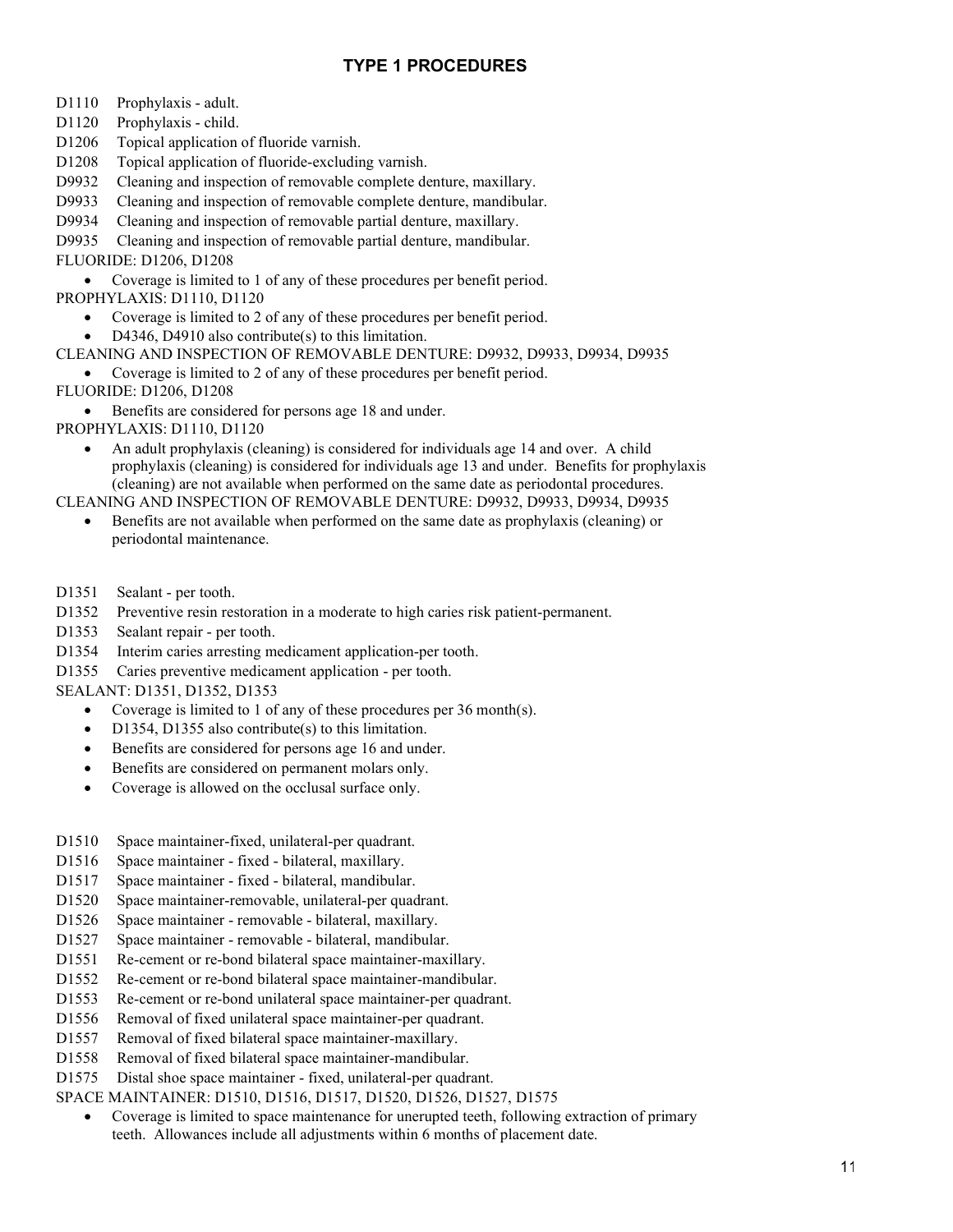D8210 Removable appliance therapy.

D8220 Fixed appliance therapy.

APPLIANCE THERAPY: D8210, D8220

Coverage is limited to the correction of thumb-sucking.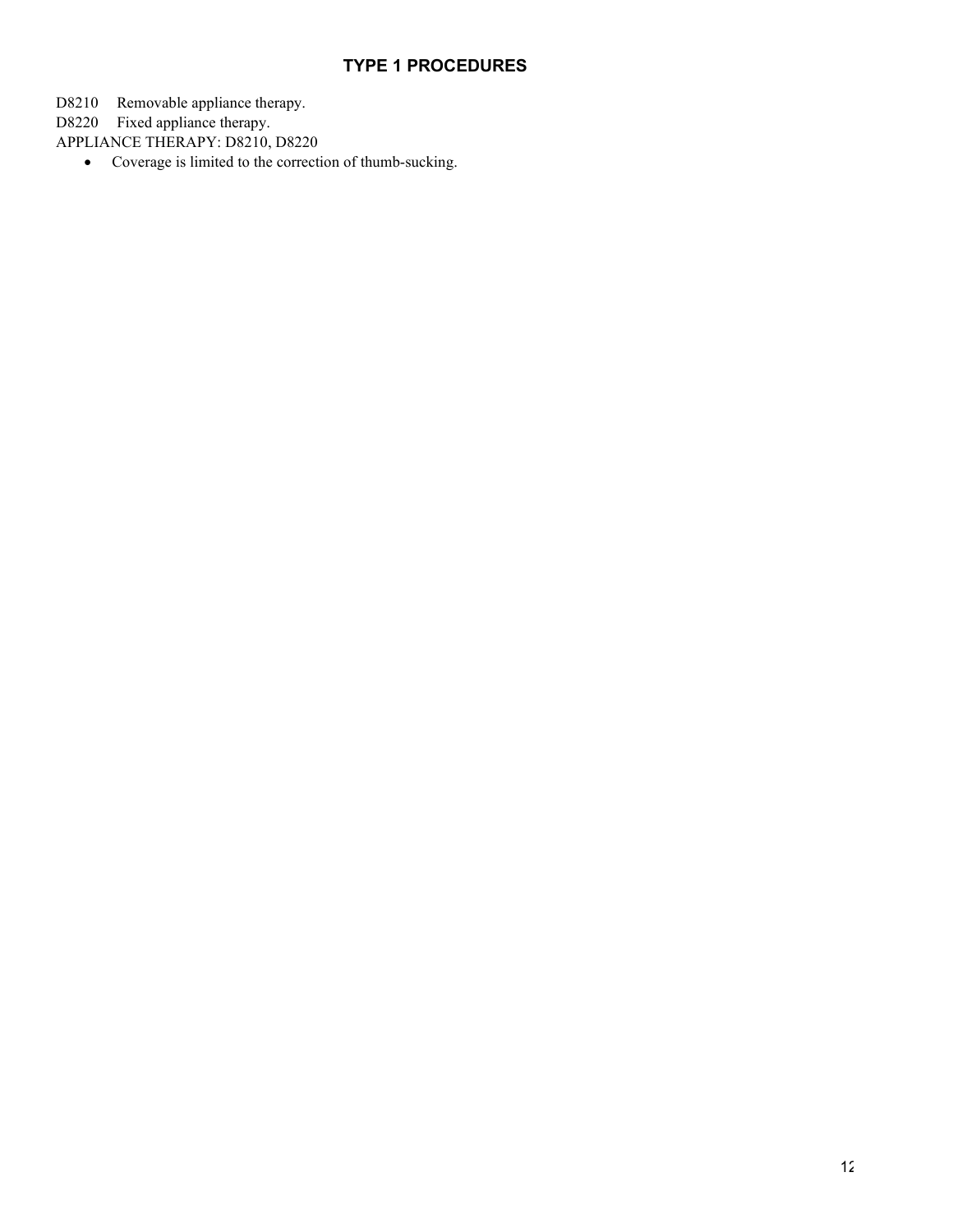## TYPE 2 PROCEDURES Plan 1 BENEFIT PERIOD - Calendar Year For Additional Limitations - See Limitations

|                            |                                                                                                                | Expense              |
|----------------------------|----------------------------------------------------------------------------------------------------------------|----------------------|
| D0140                      | Limited oral evaluation - problem focused.                                                                     | \$40.00              |
| D0170                      | Re-evaluation - limited, problem focused (established patient; not post-operative visit).                      | \$40.00              |
|                            | LIMITED ORAL EVALUATION: D0140, D0170                                                                          |                      |
| $\bullet$                  | Coverage is allowed for accidental injury only. If not due to an accident, will be considered at               |                      |
|                            | an alternate benefit of a D0120/D0145 and count towards this frequency.                                        |                      |
|                            |                                                                                                                |                      |
|                            |                                                                                                                |                      |
| D0472                      | Accession of tissue, gross examination, preparation and transmission of written report.                        | \$48.00              |
| D0473                      | Accession of tissue, gross and microscopic examination, preparation and transmission of                        | \$94.00              |
|                            | written report.                                                                                                |                      |
| D0474                      | Accession of tissue, gross and microscopic examination, including assessment of surgical                       | \$94.00              |
|                            | margins for presence of disease, preparation and transmission of written report.                               |                      |
|                            | ORAL PATHOLOGY LABORATORY: D0472, D0473, D0474                                                                 |                      |
|                            | Coverage is limited to 1 of any of these procedures per 12 month(s).                                           |                      |
| $\bullet$                  | Coverage is limited to 1 examination per biopsy/excision.                                                      |                      |
|                            |                                                                                                                |                      |
| D <sub>2</sub> 140         | Amalgam - one surface, primary or permanent.                                                                   | \$68.00              |
| D2150                      | Amalgam - two surfaces, primary or permanent.                                                                  | \$86.00              |
| D2160                      | Amalgam - three surfaces, primary or permanent.                                                                | \$104.00             |
| D2161                      | Amalgam - four or more surfaces, primary or permanent.                                                         | \$125.00             |
|                            | AMALGAM RESTORATIONS: D2140, D2150, D2160, D2161                                                               |                      |
| $\bullet$                  | Coverage is limited to 1 of any of these procedures per 6 month(s).                                            |                      |
| $\bullet$                  | D2330, D2331, D2332, D2335, D2391, D2392, D2393, D2394, D2990, D9911 also contribute(s)                        |                      |
|                            | to this limitation.                                                                                            |                      |
|                            |                                                                                                                |                      |
| D <sub>2330</sub>          | Resin-based composite - one surface, anterior.                                                                 | \$83.00              |
| D2331                      | Resin-based composite - two surfaces, anterior.                                                                | \$104.00             |
| D2332                      | Resin-based composite - three surfaces, anterior.                                                              | \$130.00             |
| D2335                      | Resin-based composite - four or more surfaces or involving incisal angle (anterior).                           | \$144.00             |
| D2391                      | Resin-based composite - one surface, posterior.                                                                | \$91.00              |
| D2392                      | Resin-based composite - two surfaces, posterior.                                                               | \$114.00             |
| D2393                      | Resin-based composite - three surfaces, posterior.                                                             | \$144.00             |
| D2394                      | Resin-based composite - four or more surfaces, posterior.                                                      | \$159.00             |
| D2410                      | Gold foil - one surface.                                                                                       | \$68.00              |
| D2420                      | Gold foil - two surfaces.                                                                                      | \$86.00              |
| D <sub>2430</sub>          | Gold foil - three surfaces                                                                                     | \$104.00             |
| D <sub>2990</sub>          | Resin infiltration of incipient smooth surface lesions.                                                        | \$83.00              |
|                            | COMPOSITE RESTORATIONS: D2330, D2331, D2332, D2335, D2391, D2392, D2393, D2394, D2990                          |                      |
| $\bullet$                  | Coverage is limited to 1 of any of these procedures per 6 month(s).                                            |                      |
| $\bullet$                  | D2140, D2150, D2160, D2161, D9911 also contribute(s) to this limitation.                                       |                      |
| $\bullet$                  | Porcelain and resin benefits are considered for anterior and bicuspid teeth only.                              |                      |
| $\bullet$                  | Coverage is limited to necessary placement resulting from decay or replacement due to existing                 |                      |
|                            | unserviceable restorations.                                                                                    |                      |
|                            | GOLD FOIL RESTORATIONS: D2410, D2420, D2430                                                                    |                      |
|                            | Gold foils are considered at an alternate benefit of an amalgam/composite restoration.                         |                      |
|                            |                                                                                                                |                      |
|                            |                                                                                                                |                      |
| D <sub>2390</sub><br>D2928 | Resin-based composite crown, anterior.                                                                         | \$176.00<br>\$162.00 |
|                            | Prefabricated porcelain/ceramic crown - permanent tooth.                                                       |                      |
| D2929<br>D2930             | Prefabricated porcelain/ceramic crown - primary tooth.                                                         | \$162.00             |
| D2931                      | Prefabricated stainless steel crown - primary tooth.<br>Prefabricated stainless steel crown - permanent tooth. | \$147.00<br>\$156.00 |
|                            |                                                                                                                |                      |
|                            |                                                                                                                |                      |
|                            |                                                                                                                |                      |

Maximum Covered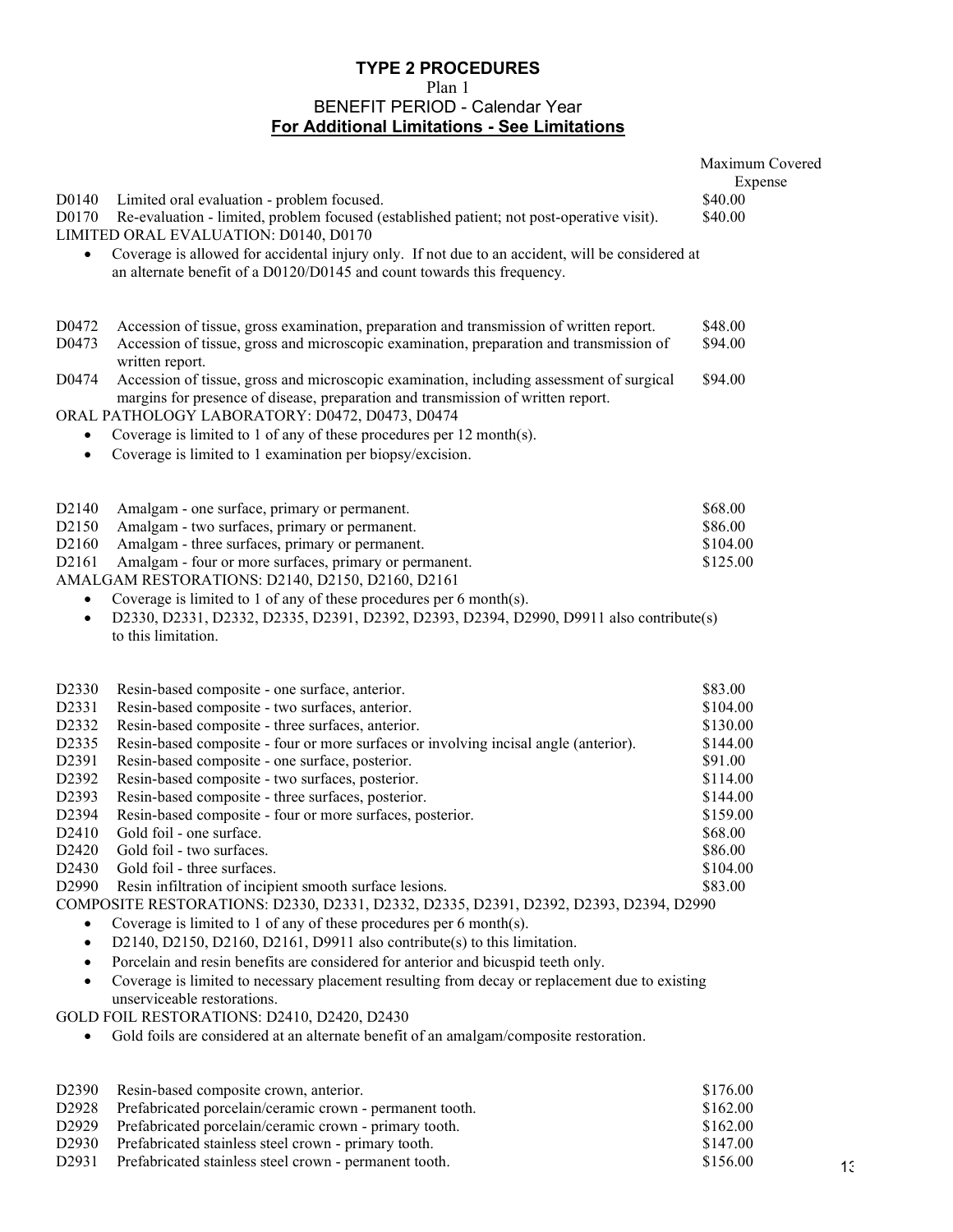| D2932<br>D2933    | Prefabricated resin crown.<br>Prefabricated stainless steel crown with resin window.                                                                  |                      |  |
|-------------------|-------------------------------------------------------------------------------------------------------------------------------------------------------|----------------------|--|
| D2934             | Prefabricated esthetic coated stainless steel crown - primary tooth.<br>STAINLESS STEEL CROWN: D2390, D2928, D2929, D2930, D2931, D2932, D2933, D2934 | \$176.00             |  |
| $\bullet$         | Replacement is limited to 1 of any of these procedures per 12 month(s).                                                                               |                      |  |
| $\bullet$         | Porcelain and resin benefits are considered for anterior and bicuspid teeth only.                                                                     |                      |  |
| D2910             | Re-cement or re-bond inlay, onlay, veneer or partial coverage restoration.                                                                            | \$54.00              |  |
| D2915<br>D2920    | Re-cement or re-bond indirectly fabricated or prefabricated post and core.<br>Re-cement or re-bond crown.                                             | \$27.00<br>\$53.00   |  |
| D2921             | Reattachment of tooth fragment, incisal edge or cusp.                                                                                                 | \$130.00             |  |
| D6092             | Re-cement or re-bond implant/abutment supported crown.                                                                                                | \$53.00              |  |
| D6093             | Re-cement or re-bond implant/abutment supported fixed partial denture.                                                                                | \$53.00              |  |
| D6930             | Re-cement or re-bond fixed partial denture.                                                                                                           | \$74.00              |  |
| D <sub>2940</sub> | Protective restoration.                                                                                                                               | \$50.00              |  |
| D2941             | Interim therapeutic restoration - primary dentition.                                                                                                  | \$37.00              |  |
| D4355             | Full mouth debridement to enable comprehensive oral evaluation and diagnosis on a<br>subsequent visit.                                                | \$84.00              |  |
|                   | FULL MOUTH DEBRIDEMENT: D4355                                                                                                                         |                      |  |
|                   | Coverage is limited to 1 of any of these procedures per 5 year(s).                                                                                    |                      |  |
| D4346             | Scaling in presence of generalized moderate or severe gingival inflammation - full mouth,                                                             | \$59.00              |  |
|                   | after oral evaluation.<br>Periodontal maintenance.                                                                                                    |                      |  |
| D4910             | PERIODONTAL MAINTENANCE: D4346, D4910                                                                                                                 | \$86.00              |  |
| $\bullet$         | Coverage is limited to 2 of any of these procedures per benefit period.                                                                               |                      |  |
| $\bullet$         | $D1110$ , $D1120$ also contribute(s) to this limitation.                                                                                              |                      |  |
| $\bullet$         | Benefits are not available if performed on the same date as any other periodontal service.                                                            |                      |  |
|                   | Procedure D4910 is contingent upon evidence of full mouth active periodontal therapy.<br>Procedure D4346 is limited to persons age 14 and over.       |                      |  |
|                   |                                                                                                                                                       |                      |  |
|                   | D5511 Repair broken complete denture base, mandibular.                                                                                                | \$86.00              |  |
| D5512             | Repair broken complete denture base, maxillary.                                                                                                       | \$86.00              |  |
| D5520             | Replace missing or broken teeth - complete denture (each tooth).                                                                                      | \$71.00              |  |
| D5611<br>D5612    | Repair resin partial denture base, mandibular.<br>Repair resin partial denture base, maxillary.                                                       | \$85.00<br>\$85.00   |  |
| D5621             | Repair cast partial framework, mandibular.                                                                                                            | \$101.00             |  |
| D5622             | Repair cast partial framework, maxillary.                                                                                                             | \$101.00             |  |
| D5630             | Repair or replace broken retentive/clasping materials per tooth.                                                                                      | \$105.00             |  |
| D5640             | Replace broken teeth - per tooth.                                                                                                                     | \$76.00              |  |
| D <sub>5730</sub> | Reline complete maxillary denture (direct).                                                                                                           | \$159.00             |  |
| D5731             | Reline complete mandibular denture (direct).                                                                                                          | \$158.00             |  |
| D5740             | Reline maxillary partial denture (direct).                                                                                                            | \$142.00             |  |
| D5741<br>D5750    | Reline mandibular partial denture (direct).                                                                                                           | \$143.00<br>\$236.00 |  |
| D5751             | Reline complete maxillary denture (indirect).<br>Reline complete mandibular denture (indirect).                                                       | \$231.00             |  |
| D5760             | Reline maxillary partial denture (indirect).                                                                                                          | \$236.00             |  |
| D5761             | Reline mandibular partial denture (indirect).                                                                                                         | \$237.00             |  |
|                   | DENTURE RELINE: D5730, D5731, D5740, D5741, D5750, D5751, D5760, D5761                                                                                |                      |  |

Coverage is limited to service dates more than 6 months after placement date.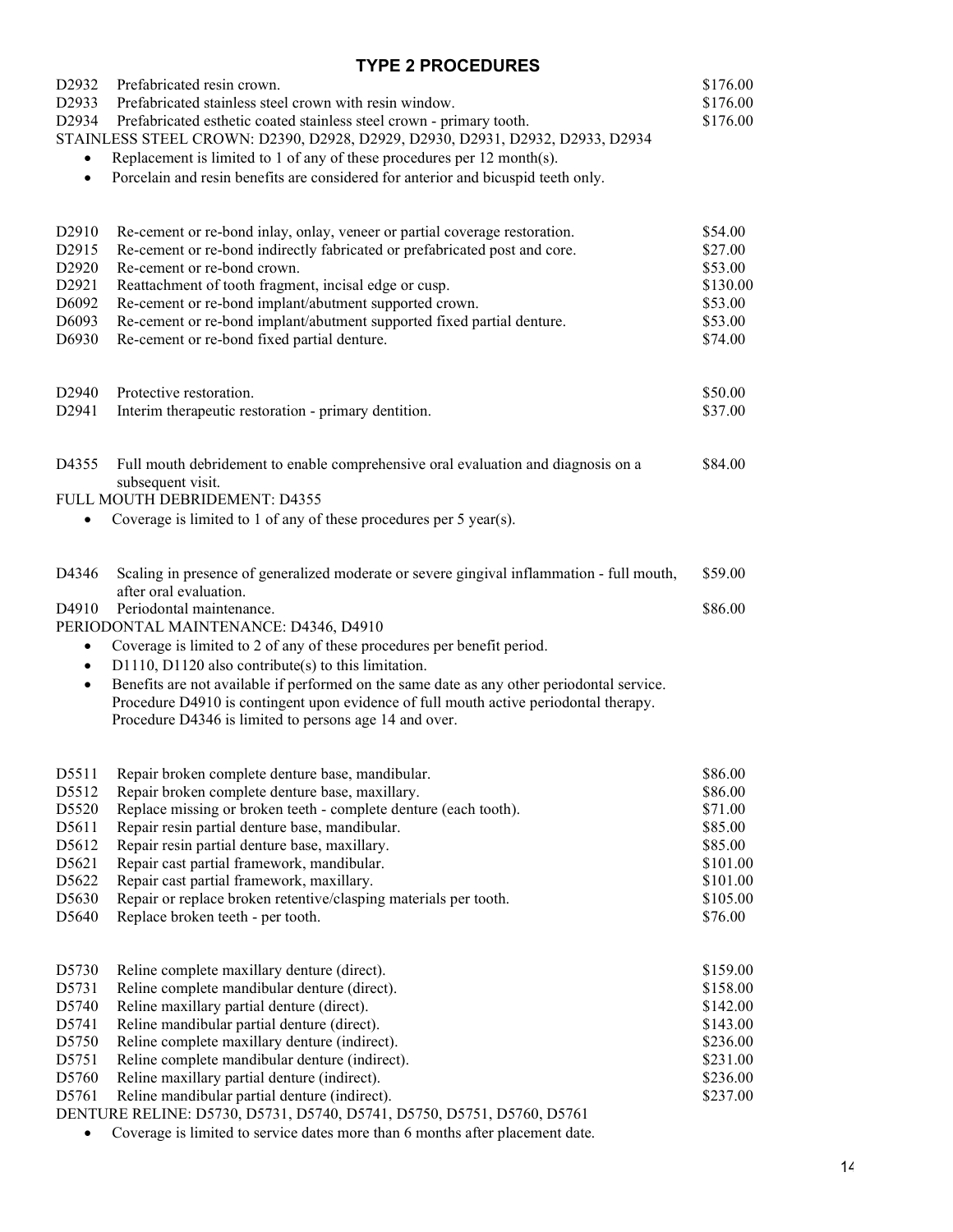| D7285                                                                                                                            | Incisional biopsy of oral tissue - hard (bone, tooth).                                                                                                      | \$307.00 |  |  |  |
|----------------------------------------------------------------------------------------------------------------------------------|-------------------------------------------------------------------------------------------------------------------------------------------------------------|----------|--|--|--|
| D7286                                                                                                                            | Incisional biopsy of oral tissue - soft.                                                                                                                    | \$165.00 |  |  |  |
| D7287                                                                                                                            | Exfoliative cytological sample collection.                                                                                                                  | \$83.00  |  |  |  |
| D7288                                                                                                                            | Brush biopsy - transepithelial sample collection.                                                                                                           | \$83.00  |  |  |  |
| D9110                                                                                                                            | Palliative (emergency) treatment of dental pain - minor procedure.                                                                                          | \$57.00  |  |  |  |
|                                                                                                                                  | PALLIATIVE TREATMENT: D9110                                                                                                                                 |          |  |  |  |
|                                                                                                                                  | Not covered in conjunction with other procedures, except diagnostic x-ray radiographic images.                                                              |          |  |  |  |
| D9310                                                                                                                            | Consultation - diagnostic service provided by dentist or physician other than requesting<br>dentist or physician.                                           | \$58.00  |  |  |  |
| D9430<br>D9440                                                                                                                   | Office visit for observation (during regularly scheduled hours) - no other services performed. \$40.00<br>Office visit - after regularly scheduled hours.   | \$70.00  |  |  |  |
| Treatment of complications (post-surgical) - unusual circumstances, by report.<br>\$43.00<br>D9930<br><b>CONSULTATION: D9310</b> |                                                                                                                                                             |          |  |  |  |
| $\bullet$                                                                                                                        | Coverage is limited to 1 of any of these procedures per provider.<br>OFFICE VISIT: D9430, D9440                                                             |          |  |  |  |
| $\bullet$                                                                                                                        | Procedure D9430 is allowed for accidental injury only. Procedure D9440 will be allowed on the<br>basis of services rendered or visit, whichever is greater. |          |  |  |  |
| D9951                                                                                                                            | Occlusal adjustment - limited.                                                                                                                              | \$54.00  |  |  |  |
| D9952                                                                                                                            | Occlusal adjustment - complete.<br>OCCLUSAL ADJUSTMENT: D9951, D9952                                                                                        | \$273.00 |  |  |  |
| $\bullet$                                                                                                                        | Coverage is considered only when performed in conjunction with periodontal procedures for the<br>treatment of periodontal disease.                          |          |  |  |  |
| D0486                                                                                                                            | Laboratory accession of transepithelial cytologic sample, microscopic examination,<br>preparation and transmission of written report.                       | \$48.00  |  |  |  |
| D2951                                                                                                                            | Pin retention - per tooth, in addition to restoration.                                                                                                      | \$26.00  |  |  |  |
| D9911                                                                                                                            | Application of desensitizing resin for cervical and/or root surfaces, per tooth.                                                                            | \$83.00  |  |  |  |
|                                                                                                                                  | DESENSITIZATION: D9911                                                                                                                                      |          |  |  |  |
| $\bullet$                                                                                                                        | Coverage is limited to 1 of any of these procedures per 6 month(s).                                                                                         |          |  |  |  |
| $\bullet$                                                                                                                        | D2140, D2150, D2160, D2161, D2330, D2331, D2332, D2335, D2391, D2392, D2393, D2394,<br>D2990 also contribute(s) to this limitation.                         |          |  |  |  |
| $\bullet$                                                                                                                        | Porcelain and resin benefits are considered for anterior and bicuspid teeth only.                                                                           |          |  |  |  |
| $\bullet$                                                                                                                        | Coverage is limited to necessary placement resulting from decay or replacement due to existing                                                              |          |  |  |  |

ry placement resulting from decay or replacement due to existing Coverage is limited to nece<br>unserviceable restorations.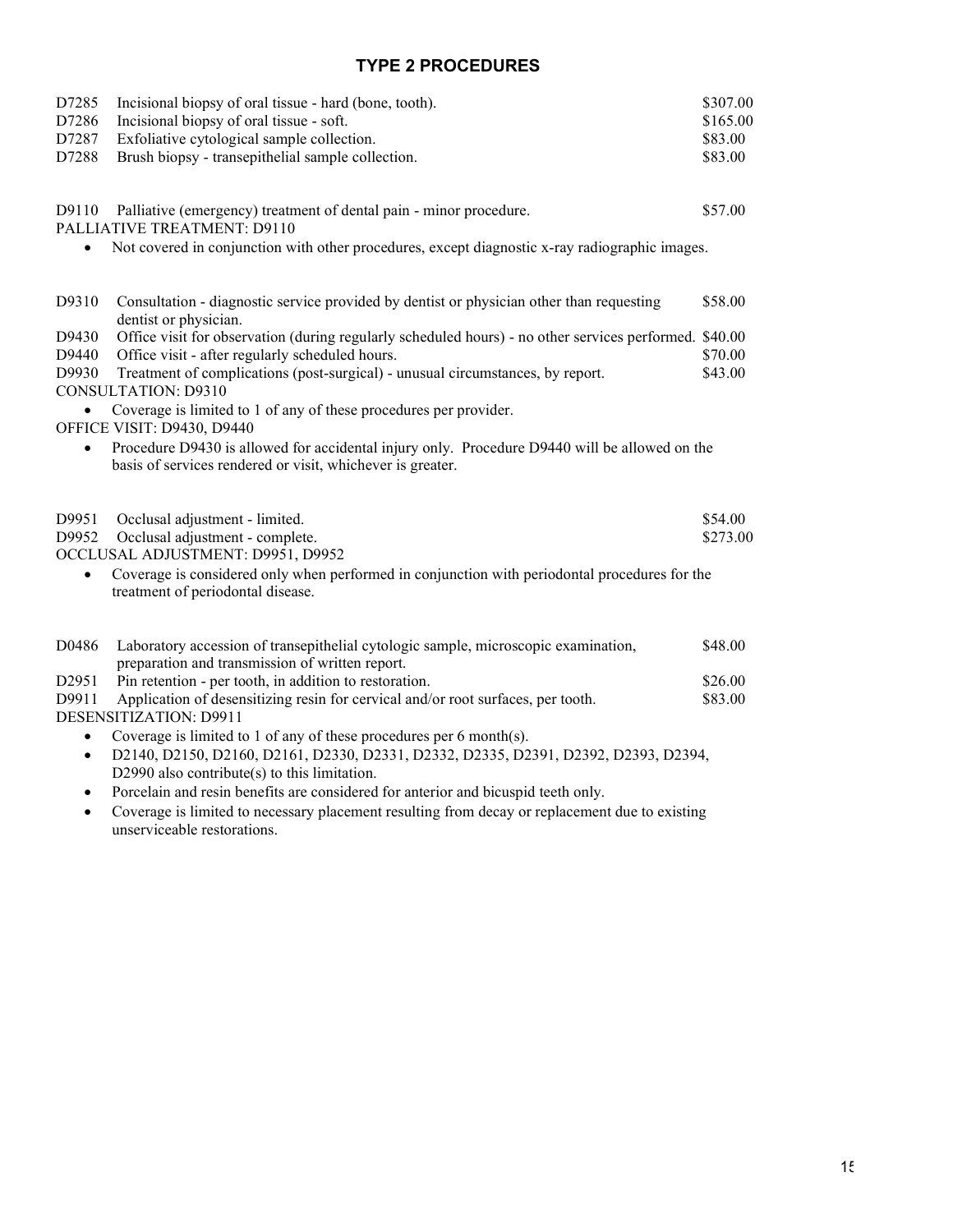# TYPE 3 PROCEDURES

Plan 1

## BENEFIT PERIOD - Calendar Year For Additional Limitations - See Limitations

|                   |                                                                      | Maximum Covered |
|-------------------|----------------------------------------------------------------------|-----------------|
|                   |                                                                      | Expense         |
| D <sub>2510</sub> | Inlay - metallic - one surface.                                      | \$222.00        |
| D <sub>2520</sub> | Inlay - metallic - two surfaces.                                     | \$264.00        |
| D <sub>2530</sub> | Inlay - metallic - three or more surfaces.                           | \$284.00        |
| D <sub>2610</sub> | Inlay - porcelain/ceramic - one surface.                             | \$245.00        |
| D <sub>2620</sub> | Inlay - porcelain/ceramic - two surfaces.                            | \$266.00        |
| D <sub>2630</sub> | Inlay - porcelain/ceramic - three or more surfaces.                  | \$292.00        |
| D <sub>2650</sub> | Inlay - resin-based composite - one surface.                         | \$254.00        |
| D <sub>2651</sub> | Inlay - resin-based composite - two surfaces.                        | \$251.00        |
|                   | D2652 Inlay - resin-based composite - three or more surfaces.        | \$259.00        |
|                   | INLAY: D2510, D2520, D2530, D2610, D2620, D2630, D2650, D2651, D2652 |                 |

 Inlays will be considered at an alternate benefit of an amalgam/composite restoration and only when resulting from caries (tooth decay) or traumatic injury.

|                   | D2542 Onlay - metallic - two surfaces.                         | \$288.00 |
|-------------------|----------------------------------------------------------------|----------|
| D <sub>2543</sub> | Onlay - metallic - three surfaces.                             | \$321.00 |
| D <sub>2544</sub> | Onlay - metallic - four or more surfaces.                      | \$334.00 |
| D2642             | Onlay - porcelain/ceramic - two surfaces.                      | \$288.00 |
| D <sub>2643</sub> | Onlay - porcelain/ceramic - three surfaces.                    | \$322.00 |
| D <sub>2644</sub> | Onlay - porcelain/ceramic - four or more surfaces.             | \$332.00 |
| D2662             | Onlay - resin-based composite - two surfaces.                  | \$270.00 |
| D <sub>2663</sub> | Onlay - resin-based composite - three surfaces.                | \$278.00 |
|                   | D2664 Onlay - resin-based composite - four or more surfaces.   | \$295.00 |
|                   | ONILAY, DO540, DO544, DO640, DO642, DO644, DO660, DO662, DO664 |          |

ONLAY: D2542, D2543, D2544, D2642, D2643, D2644, D2662, D2663, D2664

- Replacement is limited to 1 of any of these procedures per 84 month(s).
	- D2510, D2520, D2530, D2610, D2620, D2630, D2650, D2651, D2652, D2710, D2712, D2720, D2721, D2722, D2740, D2750, D2751, D2752, D2753, D2780, D2781, D2782, D2783, D2790, D2791, D2792, D2794, D6600, D6601, D6602, D6603, D6604, D6605, D6606, D6607, D6608, D6609, D6610, D6611, D6612, D6613, D6614, D6615, D6624, D6634, D6710, D6720, D6721, D6722, D6740, D6750, D6751, D6752, D6753, D6780, D6781, D6782, D6783, D6784, D6790, D6791, D6792, D6794 also contribute(s) to this limitation.
- Frequency is waived for accidental injury.
- Porcelain and resin benefits are considered for anterior and bicuspid teeth only.
- Coverage is limited to necessary placement resulting from caries (tooth decay) or traumatic injury.
- Benefits will not be considered if procedure D2390, D2928, D2929, D2930, D2931, D2932, D2933 or D2934 has been performed within 12 months.

| D <sub>2710</sub> | Crown - resin-based composite (indirect).              | \$126.00 |
|-------------------|--------------------------------------------------------|----------|
| D2712             | Crown - 3/4 resin-based composite (indirect).          | \$312.00 |
| D <sub>2720</sub> | Crown - resin with high noble metal.                   | \$321.00 |
| D2721             | Crown - resin with predominantly base metal.           | \$245.00 |
| D2722             | Crown - resin with noble metal.                        | \$300.00 |
| D <sub>2740</sub> | Crown - porcelain/ceramic.                             | \$346.00 |
| D <sub>2750</sub> | Crown - porcelain fused to high noble metal.           | \$337.00 |
| D2751             | Crown - porcelain fused to predominantly base metal.   | \$289.00 |
| D <sub>2752</sub> | Crown - porcelain fused to noble metal.                | \$309.00 |
| D <sub>2753</sub> | Crown-porcelain fused to titanium and titanium alloys. | \$309.00 |
| D <sub>2780</sub> | Crown - 3/4 cast high noble metal.                     | \$320.00 |
| D <sub>2781</sub> | Crown - 3/4 cast predominantly base metal.             | \$278.00 |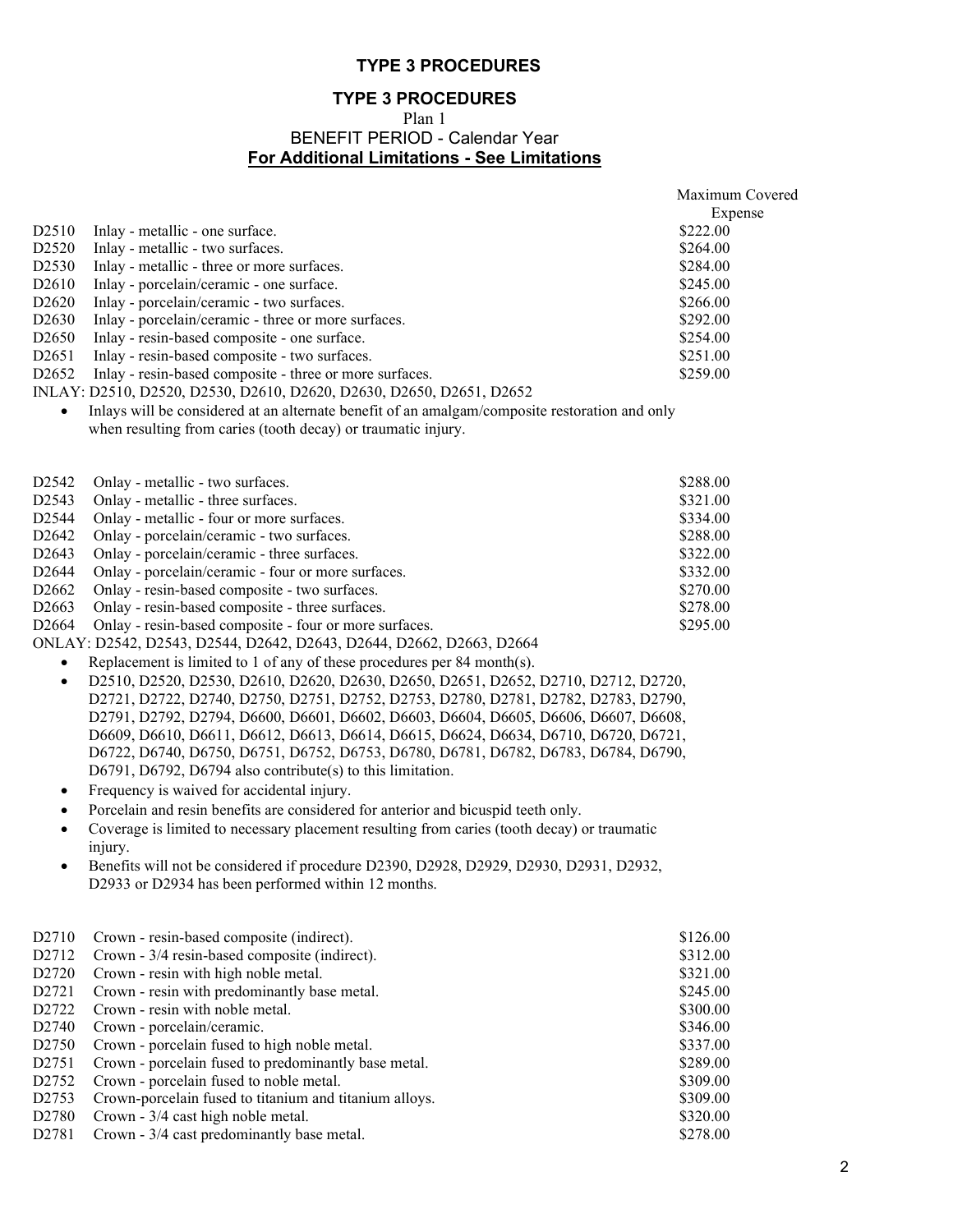## TYPE 3 PROCEDURES

| D2782             | Crown - 3/4 cast noble metal.                                                                                          | \$291.00 |  |  |
|-------------------|------------------------------------------------------------------------------------------------------------------------|----------|--|--|
| D2783             | Crown - 3/4 porcelain/ceramic.                                                                                         | \$346.00 |  |  |
| D <sub>2790</sub> | Crown - full cast high noble metal.                                                                                    |          |  |  |
| D2791             | Crown - full cast predominantly base metal.                                                                            |          |  |  |
| D2792             | Crown - full cast noble metal.                                                                                         |          |  |  |
| D2794             | Crown - titanium and titanium alloys.                                                                                  |          |  |  |
|                   | CROWN: D2710, D2712, D2720, D2721, D2722, D2740, D2750, D2751, D2752, D2753, D2780, D2781, D2782,                      | \$320.00 |  |  |
|                   | D2783, D2790, D2791, D2792, D2794                                                                                      |          |  |  |
| $\bullet$         | Replacement is limited to 1 of any of these procedures per 84 month(s).                                                |          |  |  |
| $\bullet$         | D2510, D2520, D2530, D2542, D2543, D2544, D2610, D2620, D2630, D2642, D2643, D2644,                                    |          |  |  |
|                   | D2650, D2651, D2652, D2662, D2663, D2664, D6600, D6601, D6602, D6603, D6604, D6605,                                    |          |  |  |
|                   | D6606, D6607, D6608, D6609, D6610, D6611, D6612, D6613, D6614, D6615, D6624, D6634,                                    |          |  |  |
|                   | D6710, D6720, D6721, D6722, D6740, D6750, D6751, D6752, D6753, D6780, D6781, D6782,                                    |          |  |  |
|                   | D6783, D6784, D6790, D6791, D6792, D6794 also contribute(s) to this limitation.                                        |          |  |  |
|                   |                                                                                                                        |          |  |  |
| $\bullet$         | Frequency is waived for accidental injury.                                                                             |          |  |  |
| $\bullet$         | Porcelain and resin benefits are considered for anterior and bicuspid teeth only.                                      |          |  |  |
| $\bullet$         | Procedures that contain titanium or high noble metal will be considered at the corresponding<br>noble metal allowance. |          |  |  |
| $\bullet$         | Coverage is limited to necessary placement resulting from caries (tooth decay) or traumatic                            |          |  |  |
|                   | injury.                                                                                                                |          |  |  |
| $\bullet$         | Benefits will not be considered if procedure D2390, D2928, D2929, D2930, D2931, D2932,                                 |          |  |  |
|                   | D2933 or D2934 has been performed within 12 months.                                                                    |          |  |  |
|                   |                                                                                                                        |          |  |  |
|                   |                                                                                                                        |          |  |  |
| D <sub>2950</sub> | Core buildup, including any pins when required.                                                                        | \$70.00  |  |  |
|                   | <b>CORE BUILDUP: D2950</b>                                                                                             |          |  |  |
| $\bullet$         | A pretreatment is strongly suggested for D2950. This is reviewed by our dental consultants and                         |          |  |  |
|                   | benefits are allowed when diagnostic data indicates significant tooth structure loss.                                  |          |  |  |
|                   |                                                                                                                        |          |  |  |
|                   |                                                                                                                        |          |  |  |
| D <sub>2952</sub> | Post and core in addition to crown, indirectly fabricated.                                                             | \$111.00 |  |  |
| D2954             | Prefabricated post and core in addition to crown.                                                                      | \$92.00  |  |  |
|                   |                                                                                                                        |          |  |  |
|                   |                                                                                                                        |          |  |  |
| D2980             | Crown repair necessitated by restorative material failure.                                                             | \$56.00  |  |  |
| D2981             | Inlay repair necessitated by restorative material failure.                                                             | \$45.00  |  |  |
| D2982             | Onlay repair necessitated by restorative material failure.                                                             | \$45.00  |  |  |
| D2983             | Veneer repair necessitated by restorative material failure.                                                            | \$45.00  |  |  |
| D6980             | Fixed partial denture repair necessitated by restorative material failure.                                             | \$63.00  |  |  |
| D9120             | Fixed partial denture sectioning.                                                                                      | \$63.00  |  |  |
|                   |                                                                                                                        |          |  |  |
|                   |                                                                                                                        |          |  |  |
| D3220             | Therapeutic pulpotomy (excluding final restoration) - removal of pulp coronal to the                                   | \$44.00  |  |  |
|                   | dentinocemental junction and application of medicament.                                                                |          |  |  |
| D3221             | Pulpal debridement, primary and permanent teeth.                                                                       | \$44.00  |  |  |
| D3222             | Partial Pulpotomy for apexogenesis - permanent tooth with incomplete root development.                                 | \$66.00  |  |  |
| D3230             | Pulpal therapy (resorbable filling) - anterior, primary tooth (excluding final restoration).                           | \$59.00  |  |  |
| D3240             | Pulpal therapy (resorbable filling) - posterior, primary tooth (excluding final restoration).                          | \$51.00  |  |  |
|                   |                                                                                                                        |          |  |  |
| D3333             | Internal root repair of perforation defects.                                                                           | \$72.00  |  |  |
| D3351             | Apexification/recalcification - initial visit (apical closure/calcific repair of perforations, root                    | \$72.00  |  |  |
|                   | resorption, etc.).                                                                                                     |          |  |  |
| D3352             | Apexification/recalcification - interim medication replacement (apical closure/calcific repair \$49.00                 |          |  |  |
|                   | of perforations, root resorption, pulp space disinfection, etc.).                                                      |          |  |  |
| D3353             | Apexification/recalcification - final visit (includes completed root canal therapy - apical                            | \$143.00 |  |  |
|                   | closure/calcific repair of perforations, root resorption, etc.).                                                       |          |  |  |
| D3357             | Pulpal regeneration - completion of treatment.                                                                         | \$143.00 |  |  |
| D3430             | Retrograde filling - per root.                                                                                         | \$57.00  |  |  |
| D3450             | Root amputation - per root.                                                                                            | \$134.00 |  |  |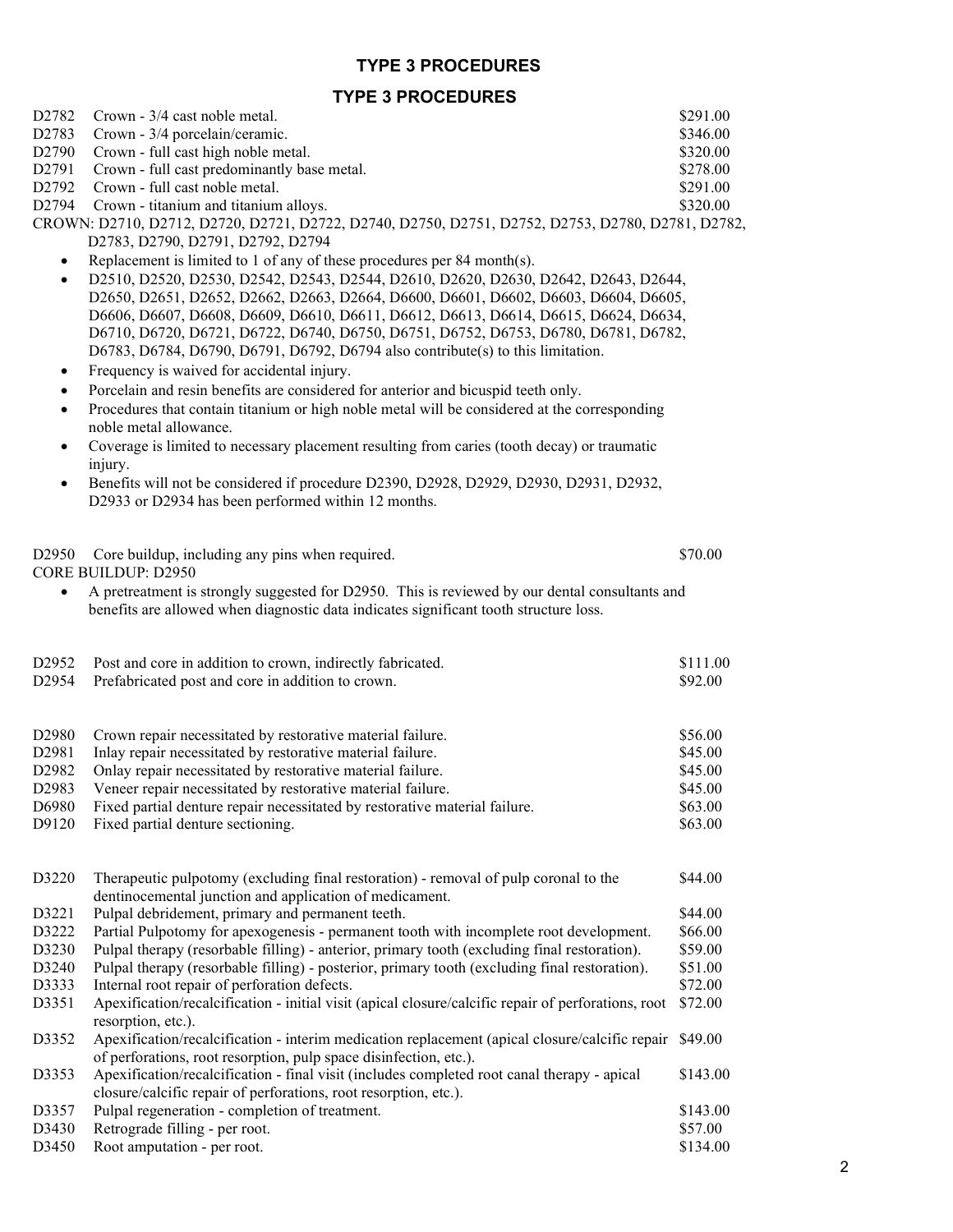# TYPE 3 PROCEDURES

|                                                                                                  | TYPE 3 PROCEDURES                                                                                      |          |  |  |
|--------------------------------------------------------------------------------------------------|--------------------------------------------------------------------------------------------------------|----------|--|--|
| Hemisection (including any root removal), not including root canal therapy.<br>\$114.00<br>D3920 |                                                                                                        |          |  |  |
| ENDODONTICS MISCELLANEOUS: D3333, D3430, D3450, D3920                                            |                                                                                                        |          |  |  |
| $\bullet$                                                                                        | Procedure D3333 is limited to permanent teeth only.                                                    |          |  |  |
|                                                                                                  |                                                                                                        |          |  |  |
|                                                                                                  |                                                                                                        |          |  |  |
| D3310                                                                                            | Endodontic therapy, anterior tooth.                                                                    | \$201.00 |  |  |
| D3320                                                                                            | Endodontic therapy, premolar tooth (excluding final restorations).                                     | \$237.00 |  |  |
| D3330                                                                                            | Endodontic therapy, molar tooth (excluding final restorations).                                        | \$311.00 |  |  |
| D3332                                                                                            | Incomplete endodontic therapy; inoperable, unrestorable or fractured tooth.                            | \$119.00 |  |  |
| D3346                                                                                            | Retreatment of previous root canal therapy - anterior.                                                 | \$251.00 |  |  |
| D3347                                                                                            | Retreatment of previous root canal therapy - premolar.                                                 | \$289.00 |  |  |
| D3348                                                                                            | Retreatment of previous root canal therapy - molar.                                                    | \$358.00 |  |  |
|                                                                                                  | RETREATMENT OF ROOT CANAL: D3346, D3347, D3348                                                         |          |  |  |
| $\bullet$                                                                                        | Coverage is limited to 1 of any of these procedures per 12 month(s).                                   |          |  |  |
| $\bullet$                                                                                        | D3310, D3320, D3330 also contribute(s) to this limitation.                                             |          |  |  |
|                                                                                                  | ROOT CANALS: D3310, D3320, D3330, D3332                                                                |          |  |  |
| $\bullet$                                                                                        | Benefits are considered on permanent teeth only.                                                       |          |  |  |
|                                                                                                  | RETREATMENT OF ROOT CANAL: D3346, D3347, D3348                                                         |          |  |  |
| $\bullet$                                                                                        | Benefits are considered on permanent teeth only.                                                       |          |  |  |
|                                                                                                  | ROOT CANALS: D3310, D3320, D3330, D3332                                                                |          |  |  |
| $\bullet$                                                                                        | Allowances include intraoperative radiographic images and cultures but exclude final                   |          |  |  |
|                                                                                                  | restoration.                                                                                           |          |  |  |
|                                                                                                  | RETREATMENT OF ROOT CANAL: D3346, D3347, D3348                                                         |          |  |  |
| $\bullet$                                                                                        | Coverage is limited to service dates more than 12 months after root canal therapy. Allowances          |          |  |  |
|                                                                                                  | include intraoperative radiographic images and cultures but exclude final restoration.                 |          |  |  |
|                                                                                                  |                                                                                                        |          |  |  |
|                                                                                                  |                                                                                                        |          |  |  |
| D3355                                                                                            | Pulpal regeneration - initial visit.                                                                   | \$72.00  |  |  |
| D3356                                                                                            | Pulpal regeneration - interim medication replacement.                                                  | \$49.00  |  |  |
| D3410                                                                                            | Apicoectomy - anterior.                                                                                | \$207.00 |  |  |
| D3421                                                                                            | Apicoectomy - premolar (first root).                                                                   | \$239.00 |  |  |
| D3425                                                                                            | Apicoectomy - molar (first root).                                                                      | \$258.00 |  |  |
| D3426                                                                                            | Apicoectomy (each additional root).                                                                    | \$92.00  |  |  |
| D3471                                                                                            | Surgical repair of root resorption - anterior.                                                         | \$185.00 |  |  |
| D3472                                                                                            | Surgical repair of root resorption - premolar.                                                         | \$187.00 |  |  |
| D3473                                                                                            | Surgical repair of root resorption - molar.                                                            | \$188.00 |  |  |
| D3501                                                                                            | Surgical exposure of root surface without apicoectomy or repair of root resorption - anterior. \$91.00 |          |  |  |
| D3502                                                                                            | Surgical exposure of root surface without apicoectomy or repair of root resorption - premolar. \$94.00 |          |  |  |
| D3503                                                                                            | Surgical exposure of root surface without apicoectomy or repair of root resorption - molar.            | \$95.00  |  |  |
|                                                                                                  |                                                                                                        |          |  |  |
|                                                                                                  |                                                                                                        |          |  |  |
| D4210                                                                                            | Gingivectomy or gingivoplasty - four or more contiguous teeth or tooth bounded spaces per              | \$131.00 |  |  |
|                                                                                                  | quadrant.                                                                                              |          |  |  |
| D4211                                                                                            | Gingivectomy or gingivoplasty - one to three contiguous teeth or tooth bounded spaces per              | \$66.00  |  |  |
|                                                                                                  | quadrant.                                                                                              |          |  |  |
| D4240                                                                                            | Gingival flap procedure, including root planing - four or more contiguous teeth or tooth               | \$180.00 |  |  |
|                                                                                                  | bounded spaces per quadrant.                                                                           |          |  |  |
| D4241                                                                                            | Gingival flap procedure, including root planing - one to three contiguous teeth or tooth               | \$90.00  |  |  |
|                                                                                                  | bounded spaces per quadrant.                                                                           |          |  |  |
| D4260                                                                                            | Osseous surgery (including elevation of a full thickness flap and closure) - four or more              | \$330.00 |  |  |
|                                                                                                  | contiguous teeth or tooth bounded spaces per quadrant.                                                 |          |  |  |
| D4261                                                                                            | Osseous surgery (including elevation of a full thickness flap and closure) - one to three              | \$165.00 |  |  |
|                                                                                                  | contiguous teeth or tooth bounded spaces per quadrant.                                                 |          |  |  |
| D4263                                                                                            | Bone replacement graft - retained natural tooth - first site in quadrant.                              | \$108.00 |  |  |
| D4264                                                                                            | Bone replacement graft - retained natural tooth - each additional site in quadrant.                    | \$81.00  |  |  |
| D4265                                                                                            | Biologic materials to aid in soft and osseous tissue regeneration.                                     | \$54.00  |  |  |

- D4270 Pedicle soft tissue graft procedure. \$243.00
- D4273 Autogenous connective tissue graft procedure (including donor and recipient surgical sites) \$300.00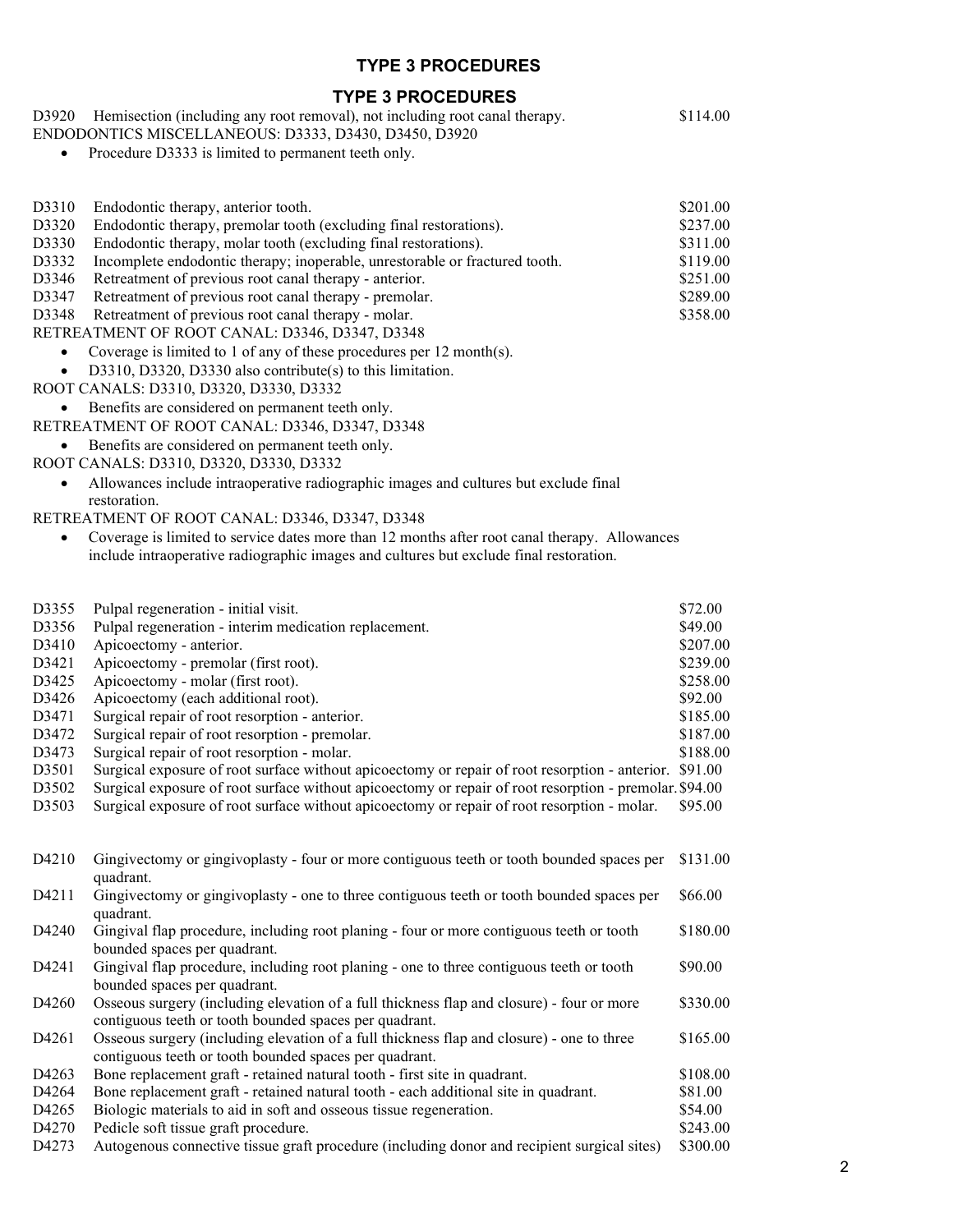# TYPE 3 PROCEDURES

|       | <u>I YPE 3 PRUUEDUKES</u>                                                                                                                                   |          |
|-------|-------------------------------------------------------------------------------------------------------------------------------------------------------------|----------|
|       | first tooth, implant, or edentulous tooth position in graft.                                                                                                |          |
| D4274 | Mesial/distal wedge procedure, single tooth (when not performed in conjunction with                                                                         | \$145.00 |
|       | surgical procedures in the same anatomical area).                                                                                                           |          |
| D4275 | Non-autogenous connective tissue graft (including recipient site and donor material) first                                                                  | \$257.00 |
|       | tooth, implant or edentulous tooth position in graft.                                                                                                       |          |
| D4276 | Combined connective tissue and double pedicle graft, per tooth.                                                                                             | \$300.00 |
| D4277 | Free soft tissue graft procedure (including recipient and donor surgical sites) first tooth,                                                                | \$258.00 |
| D4278 | implant, or edentulous tooth position in graft.<br>Free soft tissue graft procedure (including recipient and donor surgical sites) each additional \$103.00 |          |
|       | contiguous tooth, implant or edentulous tooth position in same graft site.                                                                                  |          |
| D4283 | Autogenous connective tissue graft procedure (including donor and recipient surgical sites) - \$300.00                                                      |          |
|       | each additional contiguous tooth, implant or edentulous tooth position in same graft site.                                                                  |          |
| D4285 | Non-autogenous connective tissue graft procedure (including recipient surgical site and donor \$116.00                                                      |          |
|       | material) - each additional contiguous tooth, implant or edentulous tooth position in same                                                                  |          |
|       | graft site.                                                                                                                                                 |          |
|       | BONE GRAFTS: D4263, D4264, D4265                                                                                                                            |          |
|       | Each quadrant is limited to 1 of each of these procedures per 3 year(s).                                                                                    |          |
|       | GINGIVECTOMY: D4210, D4211                                                                                                                                  |          |
|       | Each quadrant is limited to 1 of each of these procedures per 3 year(s).                                                                                    |          |
|       | OSSEOUS SURGERY: D4240, D4241, D4260, D4261                                                                                                                 |          |
|       | Each quadrant is limited to 1 of each of these procedures per 3 year(s).                                                                                    |          |
|       | TISSUE GRAFTS: D4270, D4273, D4275, D4276, D4277, D4278, D4283, D4285                                                                                       |          |
|       | Each quadrant is limited to 2 of any of these procedures per 3 year(s).                                                                                     |          |
|       | BONE GRAFTS: D4263, D4264, D4265                                                                                                                            |          |
|       | Coverage is limited to treatment of periodontal disease.                                                                                                    |          |
|       | GINGIVECTOMY: D4210, D4211                                                                                                                                  |          |
|       | Coverage is limited to treatment of periodontal disease.                                                                                                    |          |
|       | OSSEOUS SURGERY: D4240, D4241, D4260, D4261                                                                                                                 |          |
|       | Coverage is limited to treatment of periodontal disease.                                                                                                    |          |
|       | TISSUE GRAFTS: D4270, D4273, D4275, D4276, D4277, D4278, D4283, D4285                                                                                       |          |
|       | Coverage is limited to treatment of periodontal disease.                                                                                                    |          |
|       |                                                                                                                                                             |          |
|       |                                                                                                                                                             |          |
| D4249 | Clinical crown lengthening - hard tissue.                                                                                                                   | \$199.00 |
|       |                                                                                                                                                             |          |
|       |                                                                                                                                                             |          |
| D4341 | Periodontal scaling and root planing - four or more teeth per quadrant.                                                                                     | \$67.00  |
| D4342 | Periodontal scaling and root planing - one to three teeth, per quadrant.                                                                                    | \$34.00  |
| D4381 | Localized delivery of antimicrobial agents via a controlled release vehicle into diseased                                                                   | \$49.00  |
|       | crevicular tissue, per tooth, by report.                                                                                                                    |          |
|       | ANTIMICROBIAL AGENTS: D4381                                                                                                                                 |          |
|       | Each quadrant is limited to 2 of any of these procedures per 2 year(s).                                                                                     |          |
|       | PERIODONTAL SCALING & ROOT PLANING: D4341, D4342                                                                                                            |          |
|       | Each quadrant is limited to 1 of each of these procedures per 2 year(s).                                                                                    |          |
|       |                                                                                                                                                             |          |
|       |                                                                                                                                                             |          |
| D5110 | Complete denture - maxillary.                                                                                                                               | \$358.00 |
| D5120 | Complete denture - mandibular.                                                                                                                              | \$348.00 |
| D5130 | Immediate denture - maxillary.                                                                                                                              | \$388.00 |
| D5140 | Immediate denture - mandibular.                                                                                                                             | \$376.00 |
| D5211 | Maxillary partial denture - resin base (including retentive/clasping materials, rests and teeth). \$258.00                                                  |          |
| D5212 | Mandibular partial denture - resin base (including retentive/clasping materials, rests and                                                                  | \$299.00 |
|       | teeth).                                                                                                                                                     |          |
| D5213 | Maxillary partial denture - cast metal framework with resin denture bases (including                                                                        | \$416.00 |
|       | retentive/clasping materials, rests and teeth).                                                                                                             |          |
| D5214 | Mandibular partial denture - cast metal framework with resin denture bases (including                                                                       | \$416.00 |
|       | retentive/clasping materials, rests and teeth).                                                                                                             |          |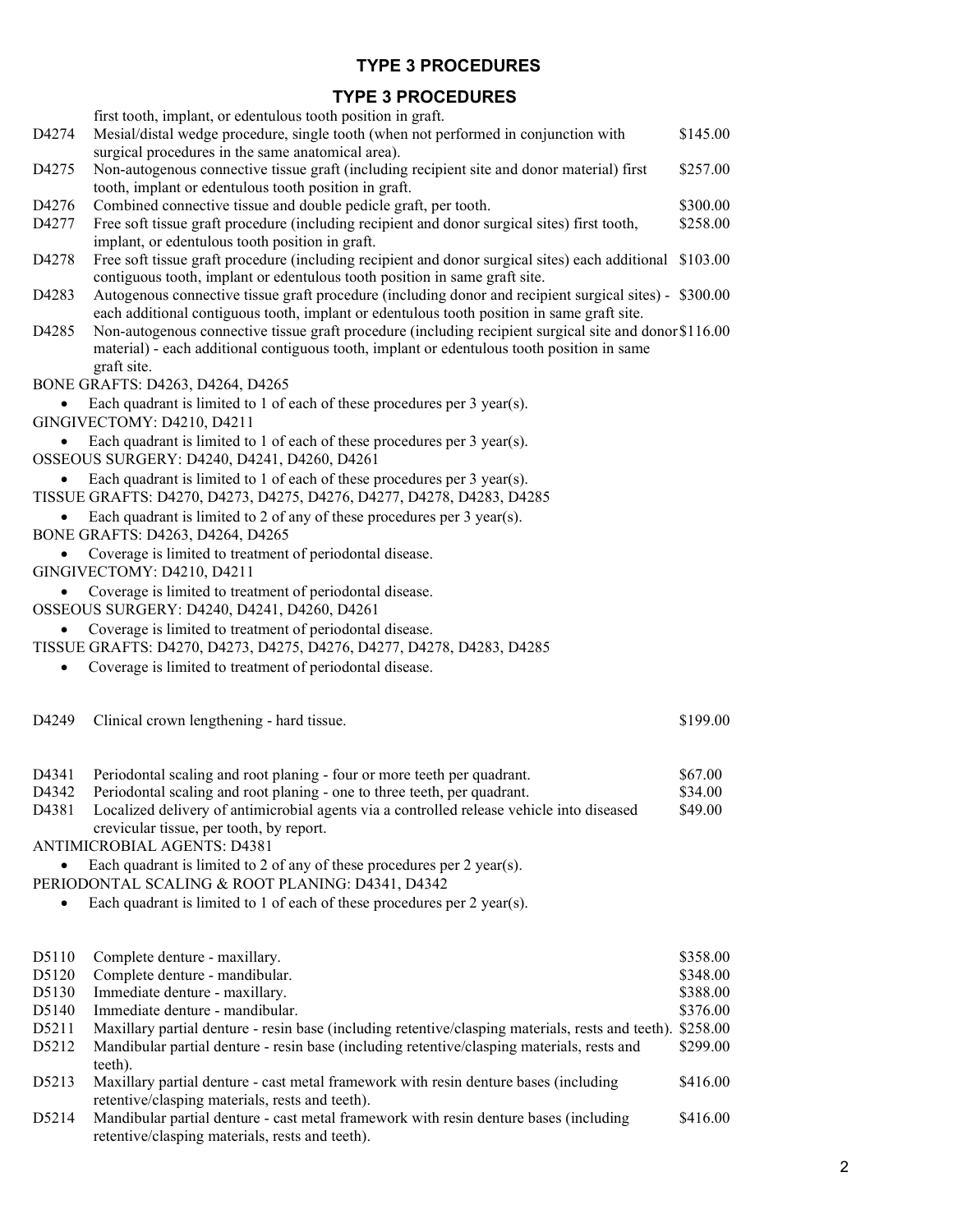## TYPE 3 PROCEDURES

| D5221     | Immediate maxillary partial denture - resin base (including retentive/clasping materials, rests \$258.00<br>and teeth).                                                      |          |
|-----------|------------------------------------------------------------------------------------------------------------------------------------------------------------------------------|----------|
| D5222     | Immediate mandibular partial denture - resin base (including retentive/clasping materials,<br>rests and teeth).                                                              | \$299.00 |
| D5223     | Immediate maxillary partial denture - cast metal framework with resin denture bases<br>(including retentive/clasping materials, rests and teeth).                            | \$416.00 |
| D5224     | Immediate mandibular partial denture - cast metal framework with resin denture bases<br>(including retentive/clasping materials, rests and teeth).                           | \$416.00 |
| D5225     | Maxillary partial denture-flexible base (including retentive/clasping materials, rests, and<br>teeth).                                                                       | \$258.00 |
| D5226     | Mandibular partial denture-flexible base (including retentive/clasping materials, rests, and<br>teeth).                                                                      | \$299.00 |
| D5282     | Removable unilateral partial denture-one piece cast metal (including retentive/clasping<br>materials, rests, and teeth), maxillary.                                          | \$222.00 |
| D5283     | Removable unilateral partial denture-one piece cast metal (including retentive/clasping<br>materials, rests, and teeth), mandibular.                                         | \$222.00 |
| D5284     | Removable unilateral partial denture-one piece flexible base (including retentive/clasping<br>materials, rests, and teeth)-per quadrant.                                     | \$222.00 |
| D5286     | Removable unilateral partial denture-one piece resin (including retentive/clasping materials,<br>rests, and teeth)-per quadrant.                                             | \$222.00 |
| D5670     | Replace all teeth and acrylic on cast metal framework (maxillary).                                                                                                           | \$258.00 |
| D5671     | Replace all teeth and acrylic on cast metal framework (mandibular).                                                                                                          | \$299.00 |
| D5810     | Interim complete denture (maxillary).                                                                                                                                        | \$158.00 |
| D5811     | Interim complete denture (mandibular).                                                                                                                                       | \$167.00 |
| D5820     | Interim partial denture (including retentive/clasping materials, rests, and teeth), maxillary.                                                                               | \$139.00 |
| D5821     | Interim partial denture (including retentive/clasping matierals, rests, and teeth), mandibular.                                                                              | \$146.00 |
| D5863     | Overdenture - complete maxillary.                                                                                                                                            | \$358.00 |
| D5864     | Overdenture - partial maxillary.                                                                                                                                             | \$416.00 |
| D5865     | Overdenture - complete mandibular.                                                                                                                                           | \$358.00 |
| D5866     | Overdenture - partial mandibular.                                                                                                                                            | \$416.00 |
| D5876     | Add metal substructure to acrylic full denture (per arch).                                                                                                                   | \$118.00 |
| D6110     | Implant/abutment supported removable denture for edentulous arch - maxillary.                                                                                                | \$358.00 |
| D6111     | Implant/abutment supported removable denture for edentulous arch - mandibular.                                                                                               | \$358.00 |
| D6112     | Implant/abutment supported removable denture for partially edentulous arch - maxillary.                                                                                      | \$416.00 |
| D6113     | Implant/abutment supported removable denture for partially edentulous arch - mandibular.                                                                                     | \$416.00 |
| D6114     | Implant/abutment supported fixed denture for edentulous arch - maxillary.                                                                                                    | \$358.00 |
| D6115     | Implant/abutment supported fixed denture for edentulous arch - mandibular.                                                                                                   | \$358.00 |
| D6116     | Implant/abutment supported fixed denture for partially edentulous arch - maxillary.                                                                                          | \$416.00 |
| D6117     | Implant/abutment supported fixed denture for partially edentulous arch - mandibular.                                                                                         | \$416.00 |
| D6118     | Implant/abutment supported interim fixed denture for edentulous arch - mandibular.                                                                                           | \$167.00 |
| D6119     | Implant/abutment supported interim fixed denture for edentulous arch - maxillary.                                                                                            | \$158.00 |
|           | COMPLETE DENTURE: D5110, D5120, D5130, D5140, D5863, D5865, D5876, D6110, D6111, D6114, D6115                                                                                |          |
|           | Replacement is limited to 1 of any of these procedures per 84 month(s).                                                                                                      |          |
|           | PARTIAL DENTURE: D5211, D5212, D5213, D5214, D5221, D5222, D5223, D5224, D5225, D5262, D5282, D5283,<br>D5284, D5286, D5670, D5671, D5864, D5866, D6112, D6113, D6116, D6117 |          |
| ٠         | Replacement is limited to 1 of any of these procedures per 84 month(s).                                                                                                      |          |
| $\bullet$ | D6010, D6040, D6050 also contribute(s) to this limitation.                                                                                                                   |          |
|           | COMPLETE DENTURE: D5110, D5120, D5130, D5140, D5863, D5865, D5876, D6110, D6111, D6114, D6115                                                                                |          |
|           | Frequency is waived for accidental injury.                                                                                                                                   |          |
|           | PARTIAL DENTURE: D5211, D5212, D5213, D5214, D5221, D5222, D5223, D5224, D5225, D5226, D5282, D5283,<br>D5284, D5286, D5670, D5671, D5864, D5866, D6112, D6113, D6116, D6117 |          |
| ٠         | Frequency is waived for accidental injury.                                                                                                                                   |          |
|           | COMPLETE DENTURE: D5110, D5120, D5130, D5140, D5863, D5865, D5876, D6110, D6111, D6114, D6115                                                                                |          |
|           | Allowances include adjustments within 6 months after placement date Procedures D5863                                                                                         |          |

 Allowances include adjustments within 6 months after placement date. Procedures D5863, D5865, D6110, D6111, D6114 and D6115 are considered at an alternate benefit of a D5110/D5120. Benefits for procedure D5876 is contingent upon the related denture being covered.

PARTIAL DENTURE: D5211, D5212, D5213, D5214, D5221, D5222, D5223, D5224, D5225, D5226, D5282, D5283,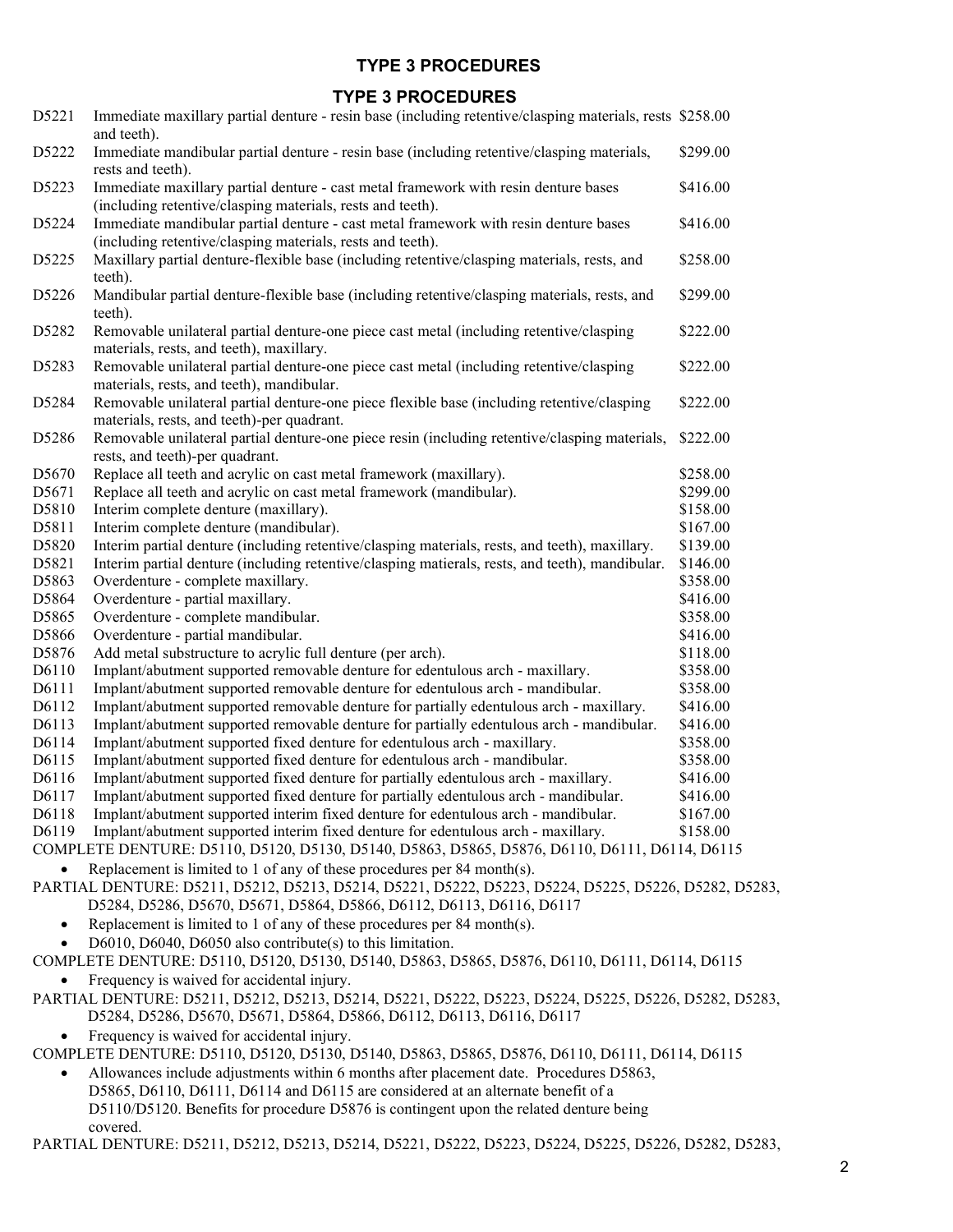## TYPE 3 PROCEDURES

D5284, D5286, D5670, D5671, D5864, D5866, D6112, D6113, D6116, D6117

 Allowances include adjustments within 6 months of placement date. Procedures D5864, D5866, D6112, D6113, D6116 and D6117 are considered at an alternate benefit of a D5213/D5214.

| D5410<br>D5411<br>D5421<br>D5422<br>$\bullet$                                                                                     | Adjust complete denture - maxillary.<br>Adjust complete denture - mandibular.<br>Adjust partial denture - maxillary.<br>Adjust partial denture - mandibular.<br>DENTURE ADJUSTMENT: D5410, D5411, D5421, D5422<br>Coverage is limited to dates of service more than 6 months after placement date.                                                                                                                                                                                                                                                                                                                                                                                                                                                                                                                                                                                                                                                                                                                                      | \$20.00<br>\$19.00<br>\$21.00<br>\$20.00                                                                  |  |  |
|-----------------------------------------------------------------------------------------------------------------------------------|-----------------------------------------------------------------------------------------------------------------------------------------------------------------------------------------------------------------------------------------------------------------------------------------------------------------------------------------------------------------------------------------------------------------------------------------------------------------------------------------------------------------------------------------------------------------------------------------------------------------------------------------------------------------------------------------------------------------------------------------------------------------------------------------------------------------------------------------------------------------------------------------------------------------------------------------------------------------------------------------------------------------------------------------|-----------------------------------------------------------------------------------------------------------|--|--|
| D <sub>5650</sub><br>D5660                                                                                                        | Add tooth to existing partial denture.<br>Add clasp to existing partial denture-per tooth.                                                                                                                                                                                                                                                                                                                                                                                                                                                                                                                                                                                                                                                                                                                                                                                                                                                                                                                                              | \$46.00<br>\$54.00                                                                                        |  |  |
| D5710<br>D5711<br>D5720<br>D5721                                                                                                  | Rebase complete maxillary denture.<br>Rebase complete mandibular denture.<br>Rebase maxillary partial denture.<br>Rebase mandibular partial denture.                                                                                                                                                                                                                                                                                                                                                                                                                                                                                                                                                                                                                                                                                                                                                                                                                                                                                    |                                                                                                           |  |  |
| D5850<br>D5851                                                                                                                    | Tissue conditioning, maxillary.<br>Tissue conditioning, mandibular.                                                                                                                                                                                                                                                                                                                                                                                                                                                                                                                                                                                                                                                                                                                                                                                                                                                                                                                                                                     | \$36.00<br>\$39.00                                                                                        |  |  |
| D6010<br>D6040<br>D6050<br>D6051<br>D6055<br>D6056<br>D6057<br>D6191<br>D6192<br>$\bullet$<br>$\bullet$<br>$\bullet$<br>$\bullet$ | Surgical placement of implant body: endosteal implant.<br>Surgical placement: eposteal implant.<br>Surgical placement: transosteal implant.<br>Interim abutment.<br>Connecting bar-implant supported or abutment supported.<br>Prefabricated abutment - includes placement.<br>Custom abutment - includes placement.<br>Semi-precision abutment-placement.<br>Semi-precision attachment-placement.<br>IMPLANT: D6010, D6040, D6050<br>Replacement is limited to 1 of any of these procedures per 84 month(s).<br>D5211, D5212, D5213, D5214, D5225, D5226, D5282, D5283, D5284, D5286, D6094, D6205,<br>D6210, D6211, D6212, D6214, D6240, D6241, D6242, D6243, D6245, D6250, D6251, D6252<br>also contribute( $s$ ) to this limitation.<br>Frequency is waived for accidental injury.<br>Benefits for procedures D6051, D6055, D6056, D6057, D6191 and D6192 will be contingent<br>upon the implant being covered. Replacement for procedures D6056, D6057, D6191 and D6192<br>are limited to 1 of any of these procedures in 5 years. | \$979.00<br>\$1958.00<br>\$1958.00<br>\$54.00<br>\$163.00<br>\$109.00<br>\$163.00<br>\$153.00<br>\$153.00 |  |  |
| D <sub>6080</sub>                                                                                                                 | Implant maintenance procedures when prostheses are removed and reinserted, including<br>cleansing of prostheses and abutments.                                                                                                                                                                                                                                                                                                                                                                                                                                                                                                                                                                                                                                                                                                                                                                                                                                                                                                          | \$51.00                                                                                                   |  |  |
| D6081                                                                                                                             | Scaling and debridement in the presence of inflammation or mucositis of a single implant,<br>including cleaning of the implant surfaces, without flap entry and closure.                                                                                                                                                                                                                                                                                                                                                                                                                                                                                                                                                                                                                                                                                                                                                                                                                                                                | \$5.00                                                                                                    |  |  |
| D6090                                                                                                                             | Repair implant supported prosthesis, by report.                                                                                                                                                                                                                                                                                                                                                                                                                                                                                                                                                                                                                                                                                                                                                                                                                                                                                                                                                                                         | \$48.00                                                                                                   |  |  |
| D6091                                                                                                                             | Replacement of replaceable part of semi-precision or precision attachment (male or female<br>\$153.00<br>component) of implant/abutment supported prosthesis, per attachment.                                                                                                                                                                                                                                                                                                                                                                                                                                                                                                                                                                                                                                                                                                                                                                                                                                                           |                                                                                                           |  |  |
| D6095                                                                                                                             | Repair implant abutment, by report.                                                                                                                                                                                                                                                                                                                                                                                                                                                                                                                                                                                                                                                                                                                                                                                                                                                                                                                                                                                                     | \$54.00                                                                                                   |  |  |
| D6096                                                                                                                             | Remove broken implant retaining screw.                                                                                                                                                                                                                                                                                                                                                                                                                                                                                                                                                                                                                                                                                                                                                                                                                                                                                                                                                                                                  | \$48.00                                                                                                   |  |  |
| D6100                                                                                                                             | Implant removal, by report.<br>\$70.00                                                                                                                                                                                                                                                                                                                                                                                                                                                                                                                                                                                                                                                                                                                                                                                                                                                                                                                                                                                                  |                                                                                                           |  |  |

|  | D6190 Radiographic/surgical implant index, by report. | \$82.00 |
|--|-------------------------------------------------------|---------|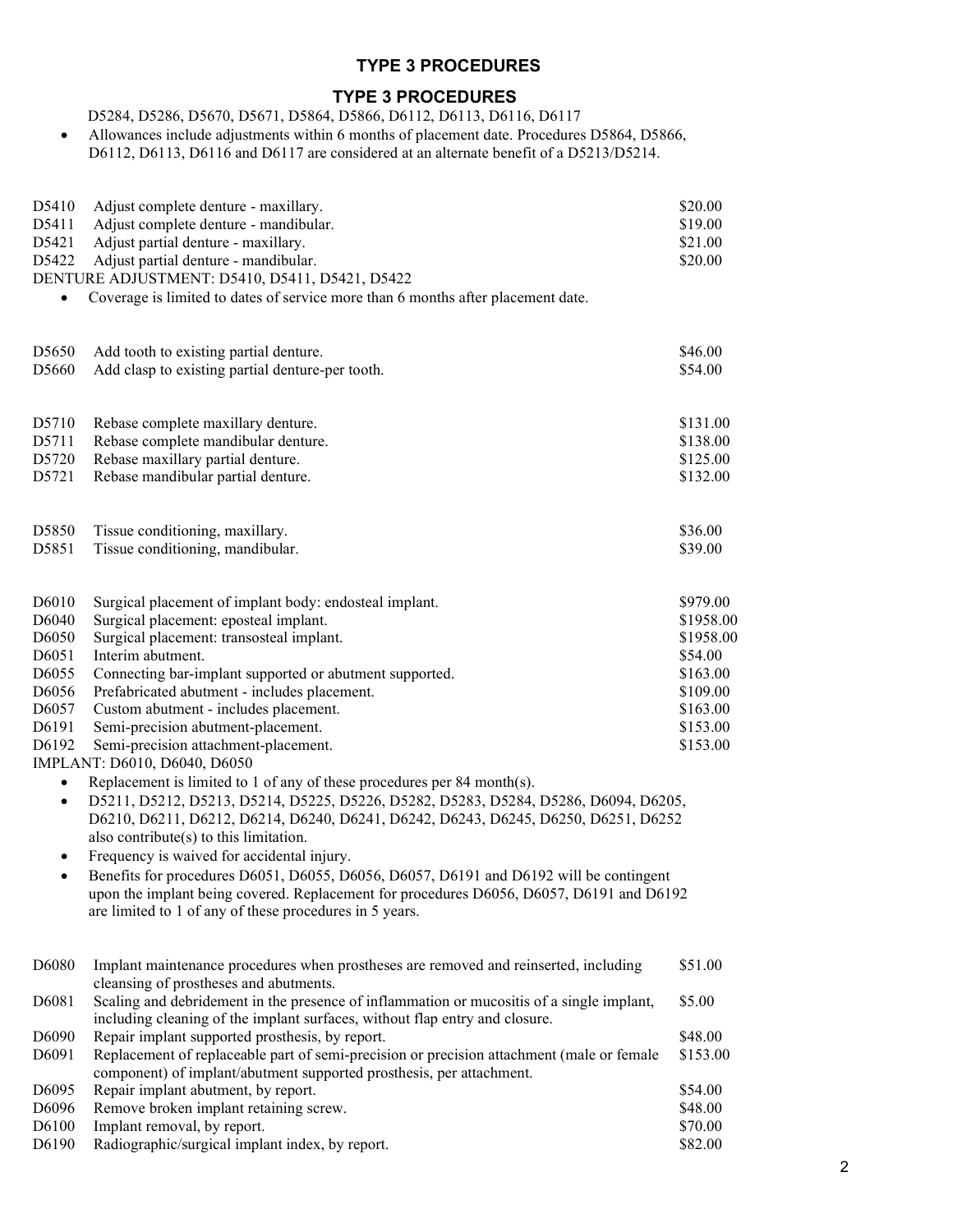### TYPE 3 PROCEDURES

IMPLANT SERVICES: D6080, D6081, D6090, D6091, D6095, D6096, D6100, D6190

 Coverage for D6080 and D6081 is limited to 2 of any of these procedures in a 12 month period. Coverage for D6090, D6091, D6095 and D6096 is limited to service dates more than 6 months after placement date. Coverage for D6190 is limited to 1 per arch in a 24 month period.

| D6058 | Abutment supported porcelain/ceramic crown.                                              | \$299.00 |
|-------|------------------------------------------------------------------------------------------|----------|
| D6059 | Abutment supported porcelain fused to metal crown (high noble metal).                    | \$326.00 |
| D6060 | Abutment supported porcelain fused to metal crown (predominantly base metal).            | \$326.00 |
| D6061 | Abutment supported porcelain fused to metal crown (noble metal).                         | \$299.00 |
| D6062 | Abutment supported cast metal crown (high noble metal).                                  | \$326.00 |
| D6063 | Abutment supported cast metal crown (predominantly base metal).                          | \$326.00 |
| D6064 | Abutment supported cast metal crown (noble metal).                                       | \$354.00 |
| D6065 | Implant supported porcelain/ceramic crown.                                               | \$299.00 |
| D6066 | Implant supported crown - porcelain fused to high noble alloys.                          | \$326.00 |
| D6067 | Implant supported crown - high noble alloys.                                             | \$326.00 |
| D6068 | Abutment supported retainer for porcelain/ceramic FPD.                                   | \$299.00 |
| D6069 | Abutment supported retainer for porcelain fused to metal FPD (high noble metal).         | \$326.00 |
| D6070 | Abutment supported retainer for porcelain fused to metal FPD (predominantly base metal). | \$326.00 |
| D6071 | Abutment supported retainer for porcelain fused to metal FPD (noble metal).              | \$299.00 |
| D6072 | Abutment supported retainer for cast metal FPD (high noble metal).                       | \$326.00 |
| D6073 | Abutment supported retainer for cast metal FPD (predominantly base metal).               | \$326.00 |
| D6074 | Abutment supported retainer for cast metal FPD (noble metal).                            | \$354.00 |
| D6075 | Implant supported retainer for ceramic FPD.                                              | \$299.00 |
| D6076 | Implant supported retainer for FPD - porcelain fused to high noble alloys.               | \$326.00 |
| D6077 | Implant supported retainer for metal FPD - high noble alloy.                             | \$326.00 |
| D6082 | Implant supported crown-porcelain fused to predominantly base alloys.                    | \$245.00 |
| D6083 | Implant supported crown-porcelain fused to noble alloys.                                 | \$269.00 |
| D6084 | Implant supported crown-porcelain fused to titanium and titanium alloys.                 | \$269.00 |
| D6086 | Implant supported crown-predominantly base alloys.                                       | \$245.00 |
| D6087 | Implant supported crown-noble alloys.                                                    | \$269.00 |
| D6088 | Implant supported crown-titanium and titanium alloys.                                    | \$269.00 |
| D6094 | Abutment supported crown - titanium and titanium alloys.                                 | \$326.00 |
| D6097 | Abutment supported crown-porcelain fused to titanium and titanium alloys.                | \$269.00 |
| D6098 | Implant supported retainer-porcelain fused to predominantly base alloys.                 | \$245.00 |
| D6099 | Implant supported retainer for FPD-porcelain fused to noble alloys.                      | \$269.00 |
| D6120 | Implant supported retainer-porcelain fused to titanium and titanium alloys.              | \$269.00 |
| D6121 | Implant supported retainer for metal FPD-predominantly base alloys.                      | \$245.00 |
| D6122 | Implant supported retainer for metal FPD-noble alloys.                                   | \$269.00 |
| D6123 | Implant supported retainer for metal FPD-titanium and titanium alloys.                   | \$269.00 |
| D6194 | Abutment supported retainer crown for FPD - titanium and titanium alloys.                | \$326.00 |
| D6195 | Abutment supported retainer-porcelain fused to titanium and titanium alloys.             | \$269.00 |
| D6205 | Pontic - indirect resin based composite.                                                 | \$269.00 |
| D6210 | Pontic - cast high noble metal.                                                          | \$326.00 |
| D6211 | Pontic - cast predominantly base metal.                                                  | \$326.00 |
| D6212 | Pontic - cast noble metal.                                                               | \$354.00 |
| D6214 | Pontic - titanium and titanium alloys.                                                   | \$326.00 |
| D6240 | Pontic - porcelain fused to high noble metal.                                            | \$326.00 |
| D6241 | Pontic - porcelain fused to predominantly base metal.                                    | \$326.00 |
| D6242 | Pontic - porcelain fused to noble metal.                                                 | \$299.00 |
| D6243 | Pontic-porcelain fused to titanium and titanium alloys.                                  | \$269.00 |
| D6245 | Pontic - porcelain/ceramic.                                                              | \$299.00 |
| D6250 | Pontic - resin with high noble metal.                                                    | \$326.00 |
| D6251 | Pontic - resin with predominantly base metal.                                            | \$299.00 |
| D6252 | Pontic - resin with noble metal.                                                         | \$354.00 |
| D6545 | Retainer - cast metal for resin bonded fixed prosthesis.                                 | \$109.00 |
| D6548 | Retainer - porcelain/ceramic for resin bonded fixed prosthesis.                          | \$109.00 |
| D6549 | Resin retainer - for resin bonded fixed prosthesis.                                      | \$109.00 |
|       |                                                                                          |          |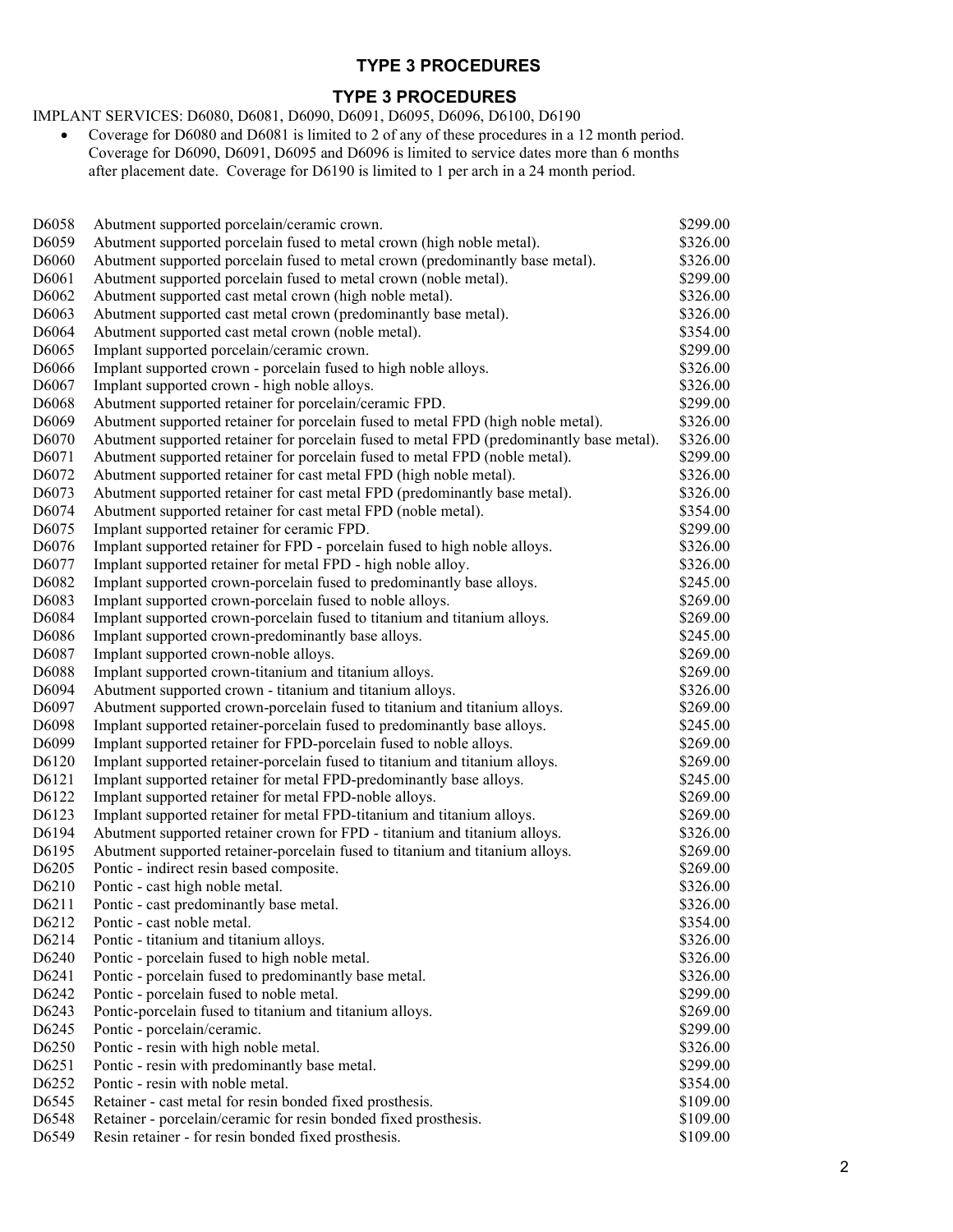### TYPE 3 PROCEDURES

| D6601<br>Retainer inlay - porcelain/ceramic, three or more surfaces.<br>\$293.00<br>D6602<br>Retainer inlay - cast high noble metal, two surfaces.<br>\$239.00<br>D6603<br>Retainer inlay - cast high noble metal, three or more surfaces.<br>\$263.00<br>D6604<br>Retainer inlay - cast predominantly base metal, two surfaces.<br>\$207.00<br>D6605<br>Retainer inlay - cast predominantly base metal, three or more surfaces.<br>\$227.00 |  |
|----------------------------------------------------------------------------------------------------------------------------------------------------------------------------------------------------------------------------------------------------------------------------------------------------------------------------------------------------------------------------------------------------------------------------------------------|--|
|                                                                                                                                                                                                                                                                                                                                                                                                                                              |  |
|                                                                                                                                                                                                                                                                                                                                                                                                                                              |  |
|                                                                                                                                                                                                                                                                                                                                                                                                                                              |  |
|                                                                                                                                                                                                                                                                                                                                                                                                                                              |  |
|                                                                                                                                                                                                                                                                                                                                                                                                                                              |  |
| D6606<br>Retainer inlay - cast noble metal, two surfaces.<br>\$218.00                                                                                                                                                                                                                                                                                                                                                                        |  |
| D6607<br>Retainer inlay - cast noble metal, three or more surfaces.<br>\$239.00                                                                                                                                                                                                                                                                                                                                                              |  |
| D <sub>6608</sub><br>Retainer onlay - porcelain/ceramic, two surfaces.<br>\$288.00                                                                                                                                                                                                                                                                                                                                                           |  |
| D6609<br>Retainer onlay - porcelain/ceramic, three or more surfaces.<br>\$317.00                                                                                                                                                                                                                                                                                                                                                             |  |
| D6610<br>Retainer onlay - cast high noble metal, two surfaces.<br>\$263.00                                                                                                                                                                                                                                                                                                                                                                   |  |
| D6611<br>Retainer onlay - cast high noble metal, three or more surfaces.<br>\$289.00                                                                                                                                                                                                                                                                                                                                                         |  |
| D6612<br>Retainer onlay - cast predominantly base metal, two surfaces.<br>\$227.00                                                                                                                                                                                                                                                                                                                                                           |  |
| D6613<br>Retainer onlay - cast predominantly base metal, three or more surfaces.<br>\$250.00                                                                                                                                                                                                                                                                                                                                                 |  |
| D6614<br>\$239.00<br>Retainer onlay - cast noble metal, two surfaces.                                                                                                                                                                                                                                                                                                                                                                        |  |
| D6615<br>Retainer onlay - cast noble metal, three or more surfaces.<br>\$263.00                                                                                                                                                                                                                                                                                                                                                              |  |
| D6624<br>Retainer inlay - titanium.<br>\$263.00                                                                                                                                                                                                                                                                                                                                                                                              |  |
| D6634<br>Retainer onlay - titanium.<br>\$289.00                                                                                                                                                                                                                                                                                                                                                                                              |  |
| D6710<br>Retainer crown - indirect resin based composite.<br>\$269.00                                                                                                                                                                                                                                                                                                                                                                        |  |
| D6720<br>Retainer crown - resin with high noble metal.<br>\$326.00                                                                                                                                                                                                                                                                                                                                                                           |  |
| D6721<br>Retainer crown - resin with predominantly base metal.<br>\$169.00                                                                                                                                                                                                                                                                                                                                                                   |  |
| D6722<br>Retainer crown - resin with noble metal.<br>\$272.00                                                                                                                                                                                                                                                                                                                                                                                |  |
| D6740<br>Retainer crown - porcelain/ceramic.<br>\$299.00                                                                                                                                                                                                                                                                                                                                                                                     |  |
| D6750<br>Retainer crown - porcelain fused to high noble metal.<br>\$354.00                                                                                                                                                                                                                                                                                                                                                                   |  |
| D6751<br>Retainer crown - porcelain fused to predominantly base metal.<br>\$326.00                                                                                                                                                                                                                                                                                                                                                           |  |
| D6752<br>Retainer crown - porcelain fused to noble metal.<br>\$299.00                                                                                                                                                                                                                                                                                                                                                                        |  |
| D6753<br>Retainer crown-porcelain fused to titanium and titanium alloys.<br>\$269.00                                                                                                                                                                                                                                                                                                                                                         |  |
| D6780<br>Retainer crown - 3/4 cast high noble metal.<br>\$354.00                                                                                                                                                                                                                                                                                                                                                                             |  |
| D6781<br>Retainer crown - 3/4 cast predominantly base metal.<br>\$326.00                                                                                                                                                                                                                                                                                                                                                                     |  |
| D6782<br>Retainer crown - 3/4 cast noble metal.<br>\$299.00                                                                                                                                                                                                                                                                                                                                                                                  |  |
| D6783<br>Retainer crown - 3/4 porcelain/ceramic.<br>\$299.00                                                                                                                                                                                                                                                                                                                                                                                 |  |
| D6784<br>Retainer crown 3/4-titanium and titanium alloys.<br>\$269.00                                                                                                                                                                                                                                                                                                                                                                        |  |
| D6790<br>Retainer crown - full cast high noble metal.<br>\$326.00                                                                                                                                                                                                                                                                                                                                                                            |  |
| D6791<br>Retainer crown - full cast predominantly base metal.<br>\$326.00                                                                                                                                                                                                                                                                                                                                                                    |  |
| D6792<br>Retainer crown - full cast noble metal.<br>\$299.00                                                                                                                                                                                                                                                                                                                                                                                 |  |
| D6794<br>Retainer crown - titanium and titanium alloys.<br>\$326.00                                                                                                                                                                                                                                                                                                                                                                          |  |
| D6940<br>Stress breaker.<br>\$90.00<br>EIVED BARTLU CROUNI D(510 D(520 D(521 D(522 D(540 D(550 D(551 D(552 D)<br>(7.52)<br>$\epsilon$ 700 $\Gamma$                                                                                                                                                                                                                                                                                           |  |

FIXED PARTIAL CROWN: D6710, D6720, D6721, D6722, D6740, D6750, D6751, D6752, D6753, D6780, D6781, D6782, D6783, D6784, D6790, D6791, D6792, D6794

- Replacement is limited to 1 of any of these procedures per 84 month(s).
	- D2510, D2520, D2530, D2542, D2543, D2544, D2610, D2620, D2630, D2642, D2643, D2644, D2650, D2651, D2652, D2662, D2663, D2664, D2710, D2712, D2720, D2721, D2722, D2740, D2750, D2751, D2752, D2753, D2780, D2781, D2782, D2783, D2790, D2791, D2792, D2794, D6600, D6601, D6602, D6603, D6604, D6605, D6606, D6607, D6608, D6609, D6610, D6611, D6612, D6613, D6614, D6615, D6624, D6634 also contribute(s) to this limitation.

FIXED PARTIAL INLAY: D6600, D6601, D6602, D6603, D6604, D6605, D6606, D6607, D6624

- Replacement is limited to 1 of any of these procedures per 84 month(s).
	- D2510, D2520, D2530, D2542, D2543, D2544, D2610, D2620, D2630, D2642, D2643, D2644, D2650, D2651, D2652, D2662, D2663, D2664, D2710, D2712, D2720, D2721, D2722, D2740, D2750, D2751, D2752, D2753, D2780, D2781, D2782, D2783, D2790, D2791, D2792, D2794, D6608, D6609, D6610, D6611, D6612, D6613, D6614, D6615, D6634, D6710, D6720, D6721, D6722, D6740, D6750, D6751, D6752, D6753, D6780, D6781, D6782, D6783, D6784, D6790, D6791, D6792, D6794 also contribute(s) to this limitation.

FIXED PARTIAL ONLAY: D6608, D6609, D6610, D6611, D6612, D6613, D6614, D6615, D6634

- Replacement is limited to 1 of any of these procedures per 84 month(s).
- D2510, D2520, D2530, D2542, D2543, D2544, D2610, D2620, D2630, D2642, D2643, D2644, D2650, D2651, D2652, D2662, D2663, D2664, D2710, D2712, D2720, D2721, D2722, D2740, D2750, D2751, D2752, D2753, D2780, D2781, D2782, D2783, D2790, D2791, D2792, D2794,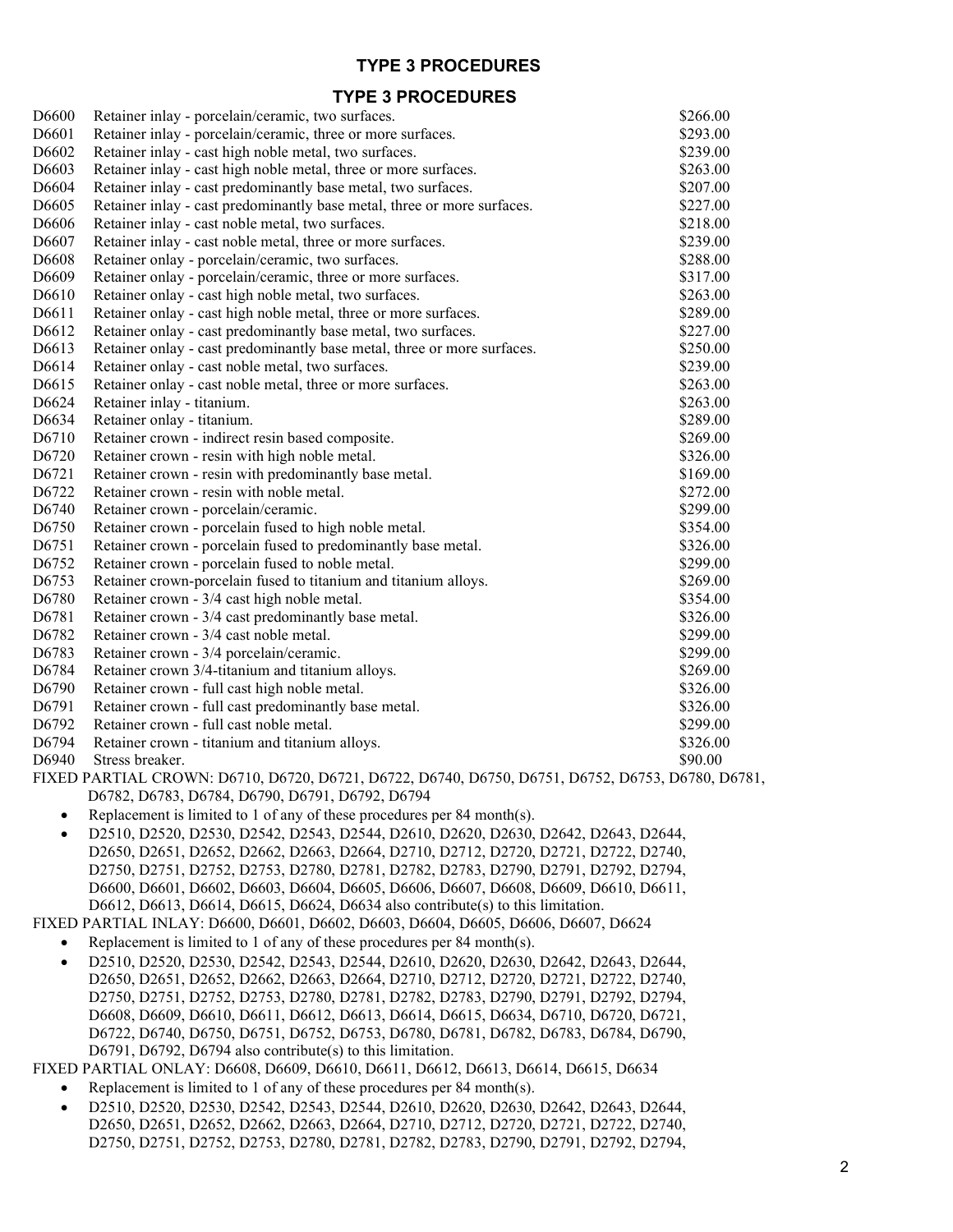D6600, D6601, D6602, D6603, D6604, D6605, D6606, D6607, D6624, D6710, D6720, D6721, D6722, D6740, D6750, D6751, D6752, D6753, D6780, D6781, D6782, D6783, D6784, D6790, D6791, D6792, D6794 also contribute(s) to this limitation.

- FIXED PARTIAL PONTIC: D6205, D6210, D6211, D6212, D6214, D6240, D6241, D6242, D6243, D6245, D6250, D6251, D6252
	- Replacement is limited to 1 of any of these procedures per 84 month(s).
	- D5211, D5212, D5213, D5214, D5221, D5222, D5223, D5224, D5225, D5226, D5282, D5283, D5284, D5286, D6010, D6040, D6050, D6058, D6059, D6060, D6061, D6062, D6063, D6064, D6065, D6066, D6067, D6068, D6069, D6070, D6071, D6072, D6073, D6074, D6075, D6076, D6077, D6082, D6083, D6084, D6086, D6087, D6088, D6094, D6097, D6098, D6099, D6120, D6121, D6122, D6123, D6194, D6195 also contribute(s) to this limitation.
- IMPLANT SUPPORTED CROWN: D6058, D6059, D6060, D6061, D6062, D6063, D6064, D6065, D6066, D6067, D6082, D6083, D6084, D6086, D6087, D6088, D6094, D6097
	- Replacement is limited to 1 of any of these procedures per 84 month(s).
	- D5211, D5212, D5213, D5214, D5221, D5222, D5223, D5224, D5225, D5226, D5282, D5283, D5284, D5286, D6194, D6205, D6210, D6211, D6212, D6214, D6240, D6241, D6242, D6243, D6245, D6250, D6251, D6252 also contribute(s) to this limitation.
- IMPLANT SUPPORTED RETAINER: D6068, D6069, D6070, D6071, D6072, D6073, D6074, D6075, D6076, D6077, D6098, D6099, D6120, D6121, D6122, D6123, D6194, D6195
	- Replacement is limited to 1 of any of these procedures per 84 month(s).
	- D5211, D5212, D5213, D5214, D5221, D5222, D5223, D5224, D5225, D5226, D5282, D5283, D5284, D5286, D6058, D6059, D6060, D6061, D6062, D6063, D6064, D6065, D6066, D6067, D6082, D6083, D6084, D6086, D6087, D6088, D6094, D6097, D6205, D6210, D6211, D6212, D6214, D6240, D6241, D6242, D6243, D6245, D6250, D6251, D6252 also contribute(s) to this limitation.

FIXED PARTIAL CROWN: D6710, D6720, D6721, D6722, D6740, D6750, D6751, D6752, D6753, D6780, D6781, D6782, D6783, D6784, D6790, D6791, D6792, D6794

- Frequency is waived for accidental injury.
- FIXED PARTIAL INLAY: D6600, D6601, D6602, D6603, D6604, D6605, D6606, D6607, D6624
	- Frequency is waived for accidental injury.
- FIXED PARTIAL ONLAY: D6608, D6609, D6610, D6611, D6612, D6613, D6614, D6615, D6634
- Frequency is waived for accidental injury.
- FIXED PARTIAL PONTIC: D6205, D6210, D6211, D6212, D6214, D6240, D6241, D6242, D6243, D6245, D6250, D6251, D6252
- Frequency is waived for accidental injury.
- IMPLANT SUPPORTED CROWN: D6058, D6059, D6060, D6061, D6062, D6063, D6064, D6065, D6066, D6067, D6082, D6083, D6084, D6086, D6087, D6088, D6094, D6097
- Frequency is waived for accidental injury.
- IMPLANT SUPPORTED RETAINER: D6068, D6069, D6070, D6071, D6072, D6073, D6074, D6075, D6076, D6077, D6098, D6099, D6120, D6121, D6122, D6123, D6194, D6195
	- Frequency is waived for accidental injury.
- FIXED PARTIAL CROWN: D6710, D6720, D6721, D6722, D6740, D6750, D6751, D6752, D6753, D6780, D6781, D6782, D6783, D6784, D6790, D6791, D6792, D6794
	- Porcelain and resin benefits are considered for anterior and bicuspid teeth only.
- FIXED PARTIAL INLAY: D6600, D6601, D6602, D6603, D6604, D6605, D6606, D6607, D6624
- Porcelain and resin benefits are considered for anterior and bicuspid teeth only.
- FIXED PARTIAL ONLAY: D6608, D6609, D6610, D6611, D6612, D6613, D6614, D6615, D6634
	- Porcelain and resin benefits are considered for anterior and bicuspid teeth only.
- FIXED PARTIAL PONTIC: D6205, D6210, D6211, D6212, D6214, D6240, D6241, D6242, D6243, D6245, D6250, D6251, D6252
	- Porcelain and resin benefits are considered for anterior and bicuspid teeth only.
- IMPLANT SUPPORTED CROWN: D6058, D6059, D6060, D6061, D6062, D6063, D6064, D6065, D6066, D6067, D6082, D6083, D6084, D6086, D6087, D6088, D6094, D6097
	- Porcelain and resin benefits are considered for anterior and bicuspid teeth only.
- IMPLANT SUPPORTED RETAINER: D6068, D6069, D6070, D6071, D6072, D6073, D6074, D6075, D6076, D6077, D6098, D6099, D6120, D6121, D6122, D6123, D6194, D6195
	- Porcelain and resin benefits are considered for anterior and bicuspid teeth only.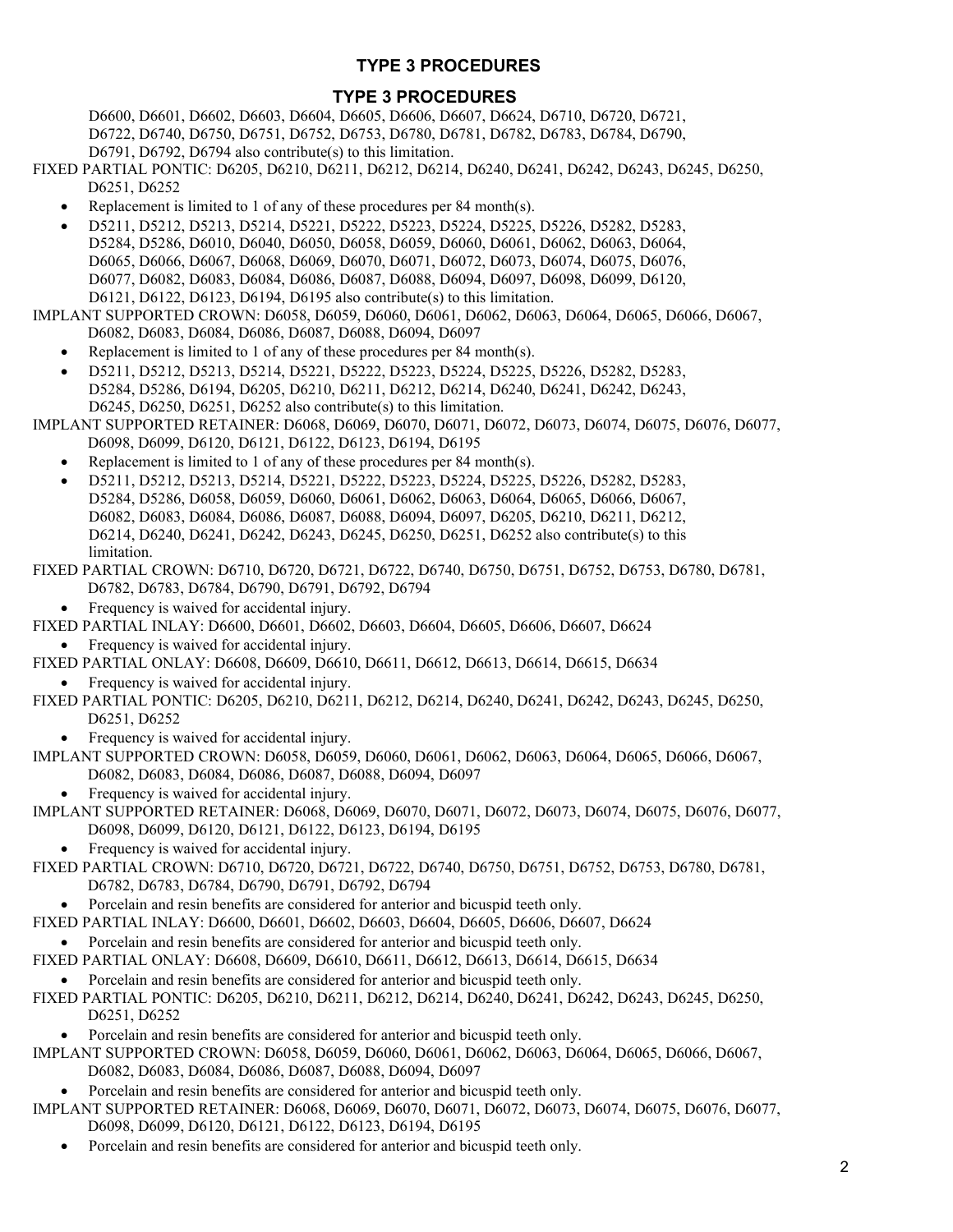#### TYPE 3 PROCEDURES

| FIXED PARTIAL CROWN: D6710, D6720, D6721, D6722, D6740, D6750, D6751, D6752, D6753, D6780, D6781,         |
|-----------------------------------------------------------------------------------------------------------|
| D6782, D6783, D6784, D6790, D6791, D6792, D6794                                                           |
| Procedures that contain titanium or high noble metal will be considered at the corresponding<br>$\bullet$ |
| noble metal allowance.                                                                                    |
| FIXED PARTIAL INLAY: D6600, D6601, D6602, D6603, D6604, D6605, D6606, D6607, D6624                        |
| Procedures that contain titanium or high noble metal will be considered at the corresponding<br>$\bullet$ |
| noble metal allowance.                                                                                    |
| FIXED PARTIAL ONLAY: D6608, D6609, D6610, D6611, D6612, D6613, D6614, D6615, D6634                        |
| Procedures that contain titanium or high noble metal will be considered at the corresponding<br>$\bullet$ |
| noble metal allowance.                                                                                    |
| FIXED PARTIAL PONTIC: D6205, D6210, D6211, D6212, D6214, D6240, D6241, D6242, D6243, D6245, D6250,        |
| D6251, D6252                                                                                              |

 Procedures that contain titanium or high noble metal will be considered at the corresponding noble metal allowance.

IMPLANT SUPPORTED CROWN: D6058, D6059, D6060, D6061, D6062, D6063, D6064, D6065, D6066, D6067, D6082, D6083, D6084, D6086, D6087, D6088, D6094, D6097

- Procedures that contain titanium or high noble metal will be considered at the corresponding noble metal allowance.
- IMPLANT SUPPORTED RETAINER: D6068, D6069, D6070, D6071, D6072, D6073, D6074, D6075, D6076, D6077, D6098, D6099, D6120, D6121, D6122, D6123, D6194, D6195
	- Procedures that contain titanium or high noble metal will be considered at the corresponding noble metal allowance.

FIXED PARTIAL CROWN: D6710, D6720, D6721, D6722, D6740, D6750, D6751, D6752, D6753, D6780, D6781, D6782, D6783, D6784, D6790, D6791, D6792, D6794

- Benefits will not be considered if procedure D2390, D2928, D2929, D2930, D2931, D2932, D2933 or D2934 has been performed within 12 months.
- FIXED PARTIAL INLAY: D6600, D6601, D6602, D6603, D6604, D6605, D6606, D6607, D6624
- Benefits will not be considered if procedure D2390, D2928, D2929, D2930, D2931, D2932. D2933 or D2934 has been performed within 12.
- FIXED PARTIAL ONLAY: D6608, D6609, D6610, D6611, D6612, D6613, D6614, D6615, D6634
	- Benefits will not be considered if procedure D2390, D2928, D2929, D2930, D2931, D2932, D2933 or D2934 has been performed within 12 months.

| D7111 Extraction, coronal remnants - primary tooth.                                   | \$36.00 |
|---------------------------------------------------------------------------------------|---------|
| $D7140$ Extraction, erupted tooth or exposed root (elevation and/or forceps removal). | \$36.00 |

| D7210 | Extraction, erupted tooth requiring removal of bone and/or sectioning of tooth, and including \$70.00 |          |
|-------|-------------------------------------------------------------------------------------------------------|----------|
|       | elevation of mucoperiosteal flap if indicated.                                                        |          |
| D7220 | Removal of impacted tooth - soft tissue.                                                              | \$88.00  |
| D7230 | Removal of impacted tooth - partially bony.                                                           | \$116.00 |
| D7240 | Removal of impacted tooth - completely bony.                                                          | \$136.00 |
|       |                                                                                                       |          |

| D7241 Removal of impacted tooth - completely bony, with unusual surgical complications. | \$155.00 |
|-----------------------------------------------------------------------------------------|----------|
| D7250 Removal of residual tooth roots (cutting procedure).                              | \$73.00  |
| D7251 Coronectomy-intentional partial tooth removal.                                    | \$136.00 |

| D7260 | Oroantral fistula closure.                                                                   | \$172.00 |
|-------|----------------------------------------------------------------------------------------------|----------|
| D7261 | Primary closure of a sinus perforation.                                                      | \$172.00 |
| D7270 | Tooth reimplantation and/or stabilization of accidentally evulsed or displaced tooth.        | \$104.00 |
| D7272 | Tooth transplantation (includes reimplantation from one site to another and splinting and/or | \$104.00 |
|       | stabilization).                                                                              |          |
| D7280 | Exposure of an unerupted tooth.                                                              | \$161.00 |
| D7282 | Mobilization of erupted or malpositioned tooth to aid eruption.                              | \$116.00 |
| D7283 | Placement of device to facilitate eruption of impacted tooth.                                | \$48.00  |
| D7310 | Alveoloplasty in conjunction with extractions - four or more teeth or tooth spaces, per      | \$60.00  |
|       | quadrant.                                                                                    |          |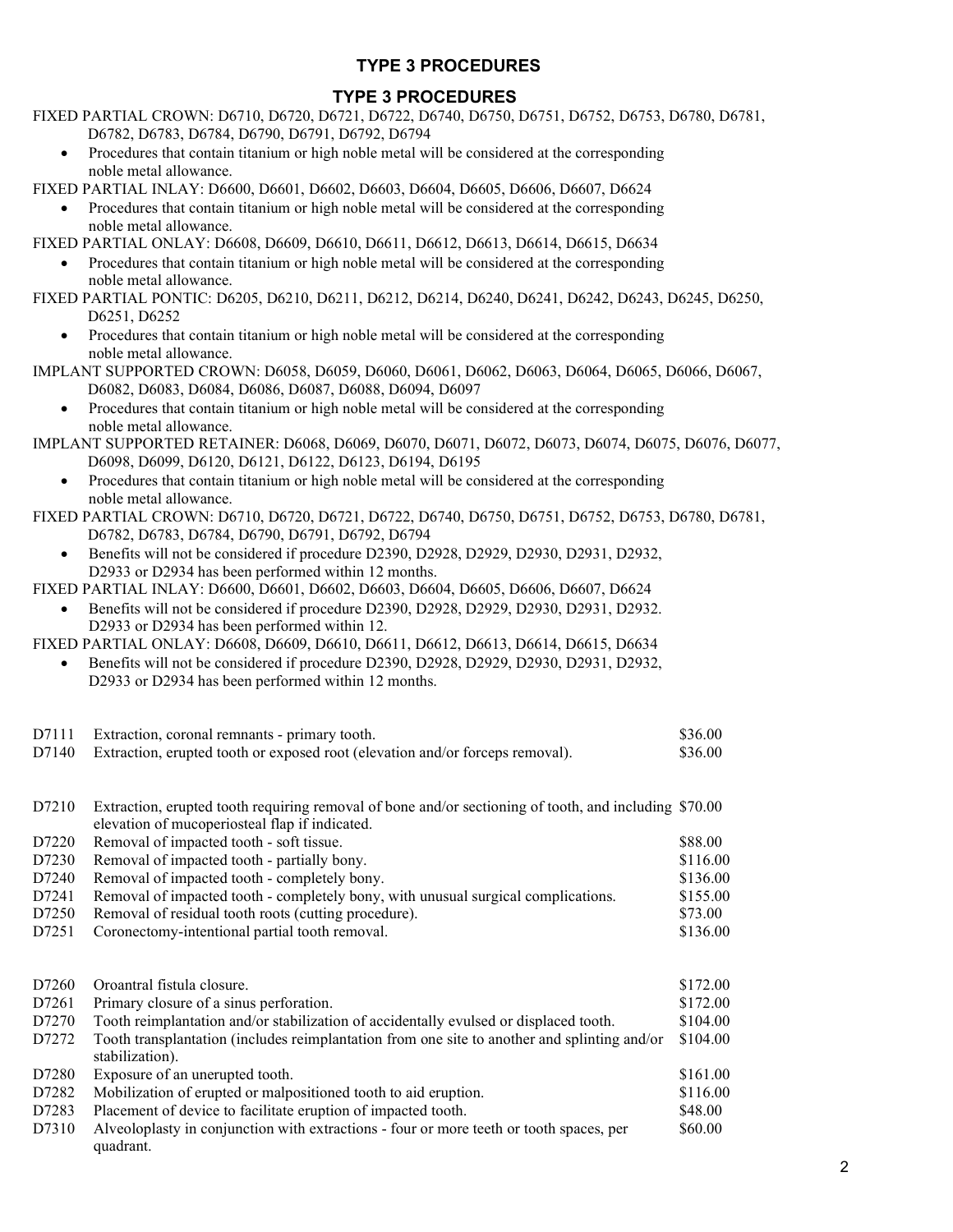## TYPE 3 PROCEDURES

| Alveoplasty in conjunction with extractions - one to three teeth or tooth spaces, per quadrant. \$30.00 |          |
|---------------------------------------------------------------------------------------------------------|----------|
| Alveoloplasty not in conjunction with extractions - four or more teeth or tooth spaces, per             | \$77.00  |
| quadrant.                                                                                               |          |
| Alveoplasty not in conjunction with extractions - one to three teeth or tooth spaces, per               | \$39.00  |
| quadrant.                                                                                               |          |
| Vestibuloplasty - ridge extension (secondary epithelialization).                                        | \$111.00 |
| Vestibuloplasty - ridge extension (including soft tissue grafts, muscle reattachment, revision          | \$276.00 |
| of soft tissue attachment and management of hypertrophied and hyperplastic tissue).                     |          |
| Excision of benign lesion up to 1.25 cm.                                                                | \$110.00 |
| Excision of benign lesion greater than 1.25 cm.                                                         | \$141.00 |
| Excision of benign lesion, complicated.                                                                 | \$155.00 |
| Excision of malignant lesion up to 1.25 cm.                                                             | \$148.00 |
| Excision of malignant lesion greater than 1.25 cm.                                                      | \$109.00 |
| Excision of malignant lesion, complicated.                                                              | \$120.00 |
| Excision of malignant tumor - lesion diameter up to 1.25 cm.                                            | \$148.00 |
| Excision of malignant tumor - lesion diameter greater than 1.25 cm.                                     | \$109.00 |
| Removal of benign odontogenic cyst or tumor - lesion diameter up to 1.25 cm.                            | \$110.00 |
| Removal of benign odontogenic cyst or tumor - lesion diameter greater than 1.25 cm.                     | \$141.00 |
| Removal of benign nonodontogenic cyst or tumor - lesion diameter up to 1.25 cm.                         | \$110.00 |
| Removal of benign nonodontogenic cyst or tumor - lesion diameter greater than 1.25 cm.                  | \$141.00 |
| Destruction of lesion(s) by physical or chemical method, by report.                                     | \$33.00  |
| Removal of lateral exostosis (maxilla or mandible).                                                     | \$98.00  |
| Removal of torus palatinus.                                                                             | \$98.00  |
| Removal of torus mandibularis.                                                                          | \$98.00  |
| Reduction of osseous tuberosity.                                                                        | \$159.00 |
| Radical resection of maxilla or mandible.                                                               | \$148.00 |
| Incision and drainage of abscess - intraoral soft tissue.                                               | \$49.00  |
| Incision and drainage of abscess - extraoral soft tissue.                                               | \$57.00  |
| Removal of foreign body from mucosa, skin, or subcutaneous alveolar tissue.                             | \$45.00  |
| Removal of reaction producing foreign bodies, musculoskeletal system.                                   | \$124.00 |
| Partial ostectomy/sequestrectomy for removal of non-vital bone.                                         | \$124.00 |
| Maxillary sinusotomy for removal of tooth fragment or foreign body.                                     | \$163.00 |
| Suture of recent small wounds up to 5 cm.                                                               | \$22.00  |
| Complicated suture - up to 5 cm.                                                                        | \$24.00  |
| Complicated suture - greater than 5 cm.                                                                 | \$35.00  |
| Buccal/labial frenectomy (frenulectomy).                                                                | \$118.00 |
| Lingual frenectomy (frenulectomy).                                                                      | \$118.00 |
| Frenuloplasty.                                                                                          | \$147.00 |
| Excision of hyperplastic tissue - per arch.                                                             | \$91.00  |
| Surgical reduction of fibrous tuberosity.                                                               | \$145.00 |
| Non-surgical sialolithotomy.                                                                            | \$68.00  |
| Surgical sialolithotomy.                                                                                | \$136.00 |
| Closure of salivary fistula.                                                                            | \$44.00  |
| REMOVAL OF BONE TISSUE: D7471, D7472, D7473                                                             |          |
| Coverage is limited to 5 of any of these procedures per lifetime.                                       |          |
|                                                                                                         |          |

| D6104     | Bone graft at time of implant placement.                                                | \$108.00 |
|-----------|-----------------------------------------------------------------------------------------|----------|
| D7950     | Osseous, osteoperiosteal, or cartilage graft of the mandible or maxilla - autogenous or | \$431.00 |
|           | nonautogenous, by report.                                                               |          |
| D7951     | Sinus augmentation with bone or bone substitutes via a lateral open approach.           | \$431.00 |
| D7952     | Sinus augmentation via a vertical approach.                                             | \$258.00 |
| D7953     | Bone replacement graft for ridge preservation - per site.                               | \$108.00 |
|           | BONE AUGMENTATION: D6104, D7950, D7951, D7952, D7953                                    |          |
| $\bullet$ | Each quadrant is limited to 1 of any of these procedures per 5 year(s).                 |          |

 Coverage of D6104, D7950, D7951, D7952 and D7953 is limited to the treatment and placement of endosteal implant D6010, D6040 eposteal implant or D6050 transosteal implant.